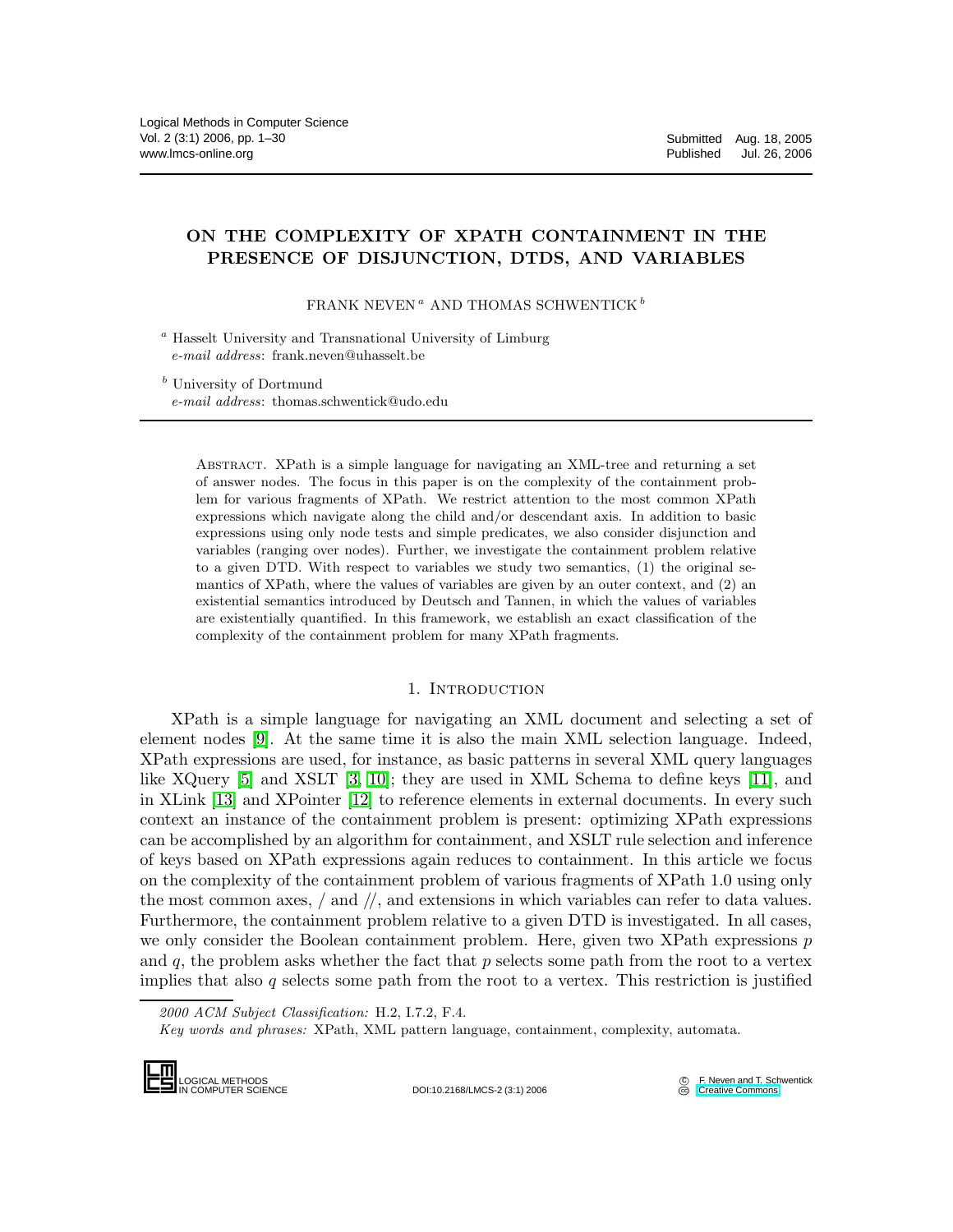as all complexity results we obtain easily transfer to unary and binary containment in the spirit of Proposition 1 in [\[27\]](#page-29-0).

The XPath containment problem already attracted quite some attention [\[14,](#page-28-7) [27,](#page-29-0) [28,](#page-29-1) [36,](#page-29-2) [37,](#page-29-3) [24\]](#page-29-4). We next discuss the known results together with our own contributions.

A general result establishing a strong upper bound for a large fragment of XPath is due to Marx presented in [\[24\]](#page-29-4). It is shown there that the containment problem for navigational XPath, allowing navigation along all axes, even relative to a DTD, is in exptime.

Other work has concentrated, like this article, on XPath expressions that can only navigate downwards in an XML tree and do not use the order between siblings, i.e., the fragment using only the / and // axis. Different fragments can be defined by allowing or disallowing the use of the wild-card ∗ in node tests, and filter predicates in location steps. In the spirit of the abbreviated syntax of XPath we use / to indicate the use of the child axis, // for the descendant axis, ∗ for the wild-card and [ ] for filter predicates. We denote XPath fragments by listing the allowed operators. For instance,  $XP(\frac{1}{1},||)$  denotes the XPath fragment with the child and descendant axes in which the use of filter predicates is allowed, but no wild-cards in node tests.

Among other results, Miklau and Suciu [\[27\]](#page-29-0) obtain that containment for  $XP(\frac{\pi}{2}, \frac{\pi}{2})$ is conp-complete [\[27\]](#page-29-0). Here, inside filter predicates and between location steps, no Boolean operators are allowed.

Contributions. The first family of fragments we consider is obtained by allowing disjunction (|) in filter predicates and in location steps. We show that, in principle, adding disjunction to  $XP(\frac{1}{2}, \frac{1}{2})$  does not make the containment problem harder. Surprisingly, when the set of allowed element names (labels) in XML documents is restricted, and given as part of the input then the containment problem becomes much harder: complete for pspace. The results on fragments with disjunction are shown in Table [1](#page-1-0)

|  |  | $\ast$ | Complexity                       | Reference  |
|--|--|--------|----------------------------------|------------|
|  |  |        | CONP-complete                    | '27        |
|  |  |        | CONP-complete                    | (3.2, 3.1) |
|  |  |        | CONP-complete                    | (3.2, 3.1) |
|  |  |        | CONP-complete                    | (3.2, 3.1) |
|  |  |        | PSPACE-complete (given alphabet) | (3.3,3.5)  |
|  |  |        | PSPACE-complete (given alphabet) | (3.3.3.5)  |

<span id="page-1-0"></span>Table 1: The complexity of containment for expressions with disjunction. Square brackets refer to the references, parentheses to results of this article.

Deutsch and Tannen [\[14\]](#page-28-7) consider XPath containment in the presence of DTDs and Simple XPath Integrity Constraints (SXICs) [\[14\]](#page-28-7). Here, the input to the containment problem consists of two XPath expressions  $p, q$ , a DTD and/or a set of integrity constraints and it is asked whether  $p$  selects a subset of the elements that  $q$  selects, in all documents respecting the DTD and/or the constraints. They show that this problem is undecidable in general and in the presence of bounded SXICs and DTDs. When only DTDs are present they have a pspace lower bound and leave the exact complexity as an open question.

We indicate the presence of a DTD by  $XP(DTD,...)$ . We give a simple proof that containment testing for  $XP(DTD, /, //, [,*,])$  is in EXPTIME (although this result is covered by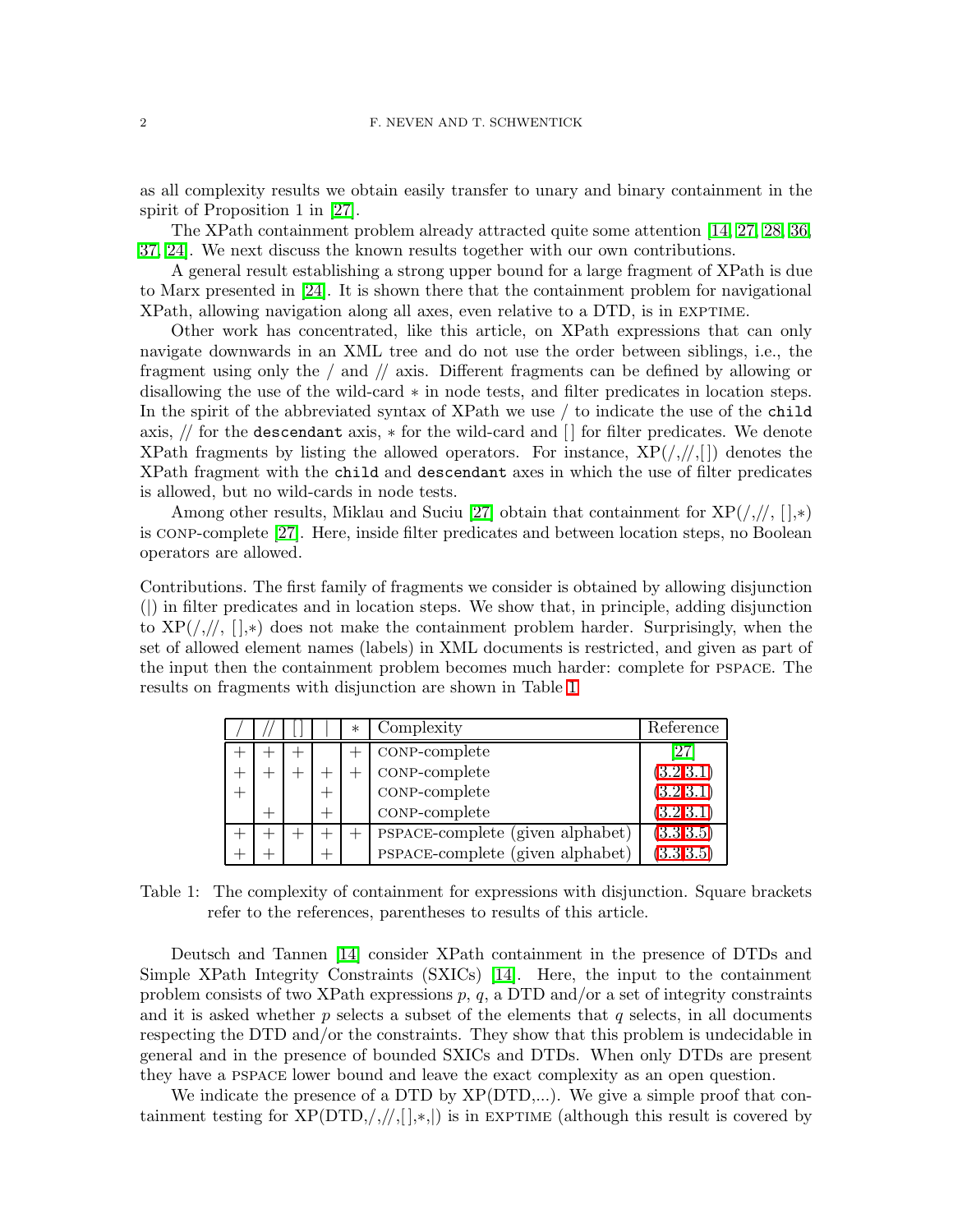the above mentioned result of Marx [\[24\]](#page-29-4)) and obtain that containment for  $XP(DTD, /, / /, |)$ and for  $XP(DTD, /, / /, []$ ,\*) are hard for EXPTIME. We also study the complexity of more restrictive fragments in the presence of DTDs. It turns out that containment of  $XP(DTD, /, //)$ is in PTIME. On the other hand, containment of  $XP(DTD, \sqrt{1})$  is CONP-complete and containment of  $XP(DTD, \frac{1}{1})$  is con-hard. It is not clear whether or how the upper bound proof in the former case can be extended to include, for instance, the descendant operator. The results about the containment problem in the presence of DTDs are summarized in Table [2.](#page-2-0)

|  |  | $\ast$ | Complexity       | Reference      |
|--|--|--------|------------------|----------------|
|  |  |        | in P             |                |
|  |  |        | CONP-complete    | (4.2, 4.3, 35] |
|  |  |        | CONP-hard        | (4.3, 35)      |
|  |  |        | EXPTIME-complete | (4.4.4.5)      |
|  |  |        | EXPTIME-complete | 4.4.4.5        |

<span id="page-2-0"></span>Table 2: The complexity of containment in the presence of DTDs.

The XPath recommendation allows variables to be used in XPath expressions on which equality tests can be performed. For instance,  $//a$ [\$ $x = Qb$ ][\$ $y \neq Qc$ ] selects all adescendants whose b-attribute equals the value of variable  $x$  and whose c-attribute differs from the value of variable  $y$ . However, under the XPath semantics the value of all variables should be specified by the outer context (e.g., in the XSLT template in which the pattern is issued). We indicate the use of variables with XPath semantics by XP(...,xvars,...). So the semantics of an XPath expression is defined with respect to a variable mapping. We show that the complexity of containment is pspace-complete under this semantics. For the lower bound, it suffices to observe that with variables a finite alphabet can be simulated. We obtain the upper bound by reducing the containment problem to the containment of several expressions without variables.

In addition to the XPath semantics, Deutsch and Tannen [\[14\]](#page-28-7) considered an existential semantics for variables: an expression matches a document if there exists a suitable assignment for the variables. We denote variables with existential semantics by XP(...,evars,...). In [\[14\]](#page-28-7) it is shown that containment of  $XP(\frac{1}{2}, \frac{1}{2}, \frac{1}{2})$  and  $XP(\frac{1}{2}, \frac{1}{2}, \frac{1}{2})$ , evars) is  $\Pi_2^P$ . hard, and that containment of  $\text{XP}(/,//, [], |, \text{evars})$  under fixed bounded SXICs is in  $\Pi_2^P$ . We extend their result by showing that containment of  $XP(\frac{1}{2},\frac{1}{2})$ , that is, inequality tests on variables and attribute values are allowed, remains in  $\Pi_2^P$ . Surprisingly, the further addition of ∗ to this fragment makes the containment problem undecidable. The results about XPath containment for fragments with variables are indicated in Table [3](#page-3-0)

Further related work. In [\[37\]](#page-29-3), Wood shows that containment of  $XP(\frac{1}{2},\frac{1}{2})$  in the presence of DTDs is decidable. He also studies conditions for which containment under DTDs is in ptime. Benedikt, Fan, and Kuper study the expressive power and closure properties of fragments of XPath [\[2\]](#page-28-8). They also consider sound and complete axiom systems and normal forms for some of these fragments. Hidders, and Benedikt, Fan, and Geerts considered the complexity of satisfiability of XPath expressions [\[18,](#page-28-9) [1,](#page-28-10) [15\]](#page-28-11). The complexity of XPath evaluation has been studied by Gottlob, Koch, and Pichler in [\[16,](#page-28-12) [17\]](#page-28-13), while its expressive power has been addressed by Marx in [\[26\]](#page-29-6) and [\[25\]](#page-29-7). This article is based on [\[30\]](#page-29-8).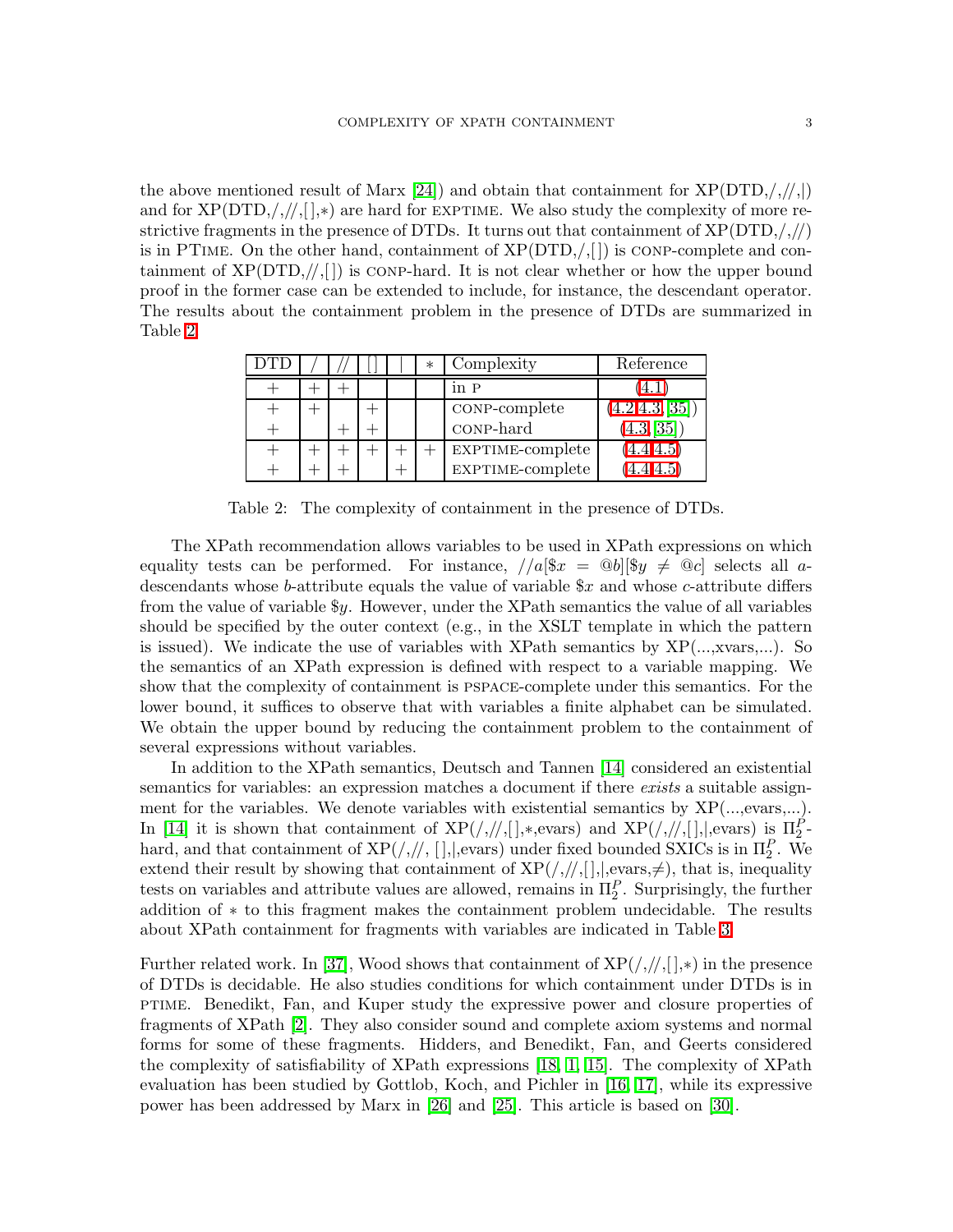|                    |  | $\ast$ |     | xvars | evars | $\neq$ | complexity              | Reference                  |
|--------------------|--|--------|-----|-------|-------|--------|-------------------------|----------------------------|
|                    |  |        |     |       |       | $+$    | CONP-hard               | 5.2                        |
|                    |  |        |     |       |       | $+$    | CONP-hard               | (5.2)                      |
| ┿                  |  |        |     |       |       | $^{+}$ | PSPACE-complete         | (5.1, 5.2)                 |
| ┿                  |  |        |     |       |       | $+$    | PSPACE-complete         | (5.1, 5.2)                 |
| $^+$               |  |        |     |       |       |        | CONP-complete           | 14                         |
| $+$                |  |        |     |       |       |        | CONP-complete           | (5.3)<br>$\left[14\right]$ |
| $\hspace{0.1mm} +$ |  |        | $+$ |       |       |        | $\Pi_2^p$ -complete     | 14                         |
| $\,+\,$            |  |        | ┿   |       |       |        | $\Pi_{2}^{p}$ -complete | (5.3)<br>[14],             |
| $\hspace{0.1mm} +$ |  |        |     |       |       | $^{+}$ | $\Pi_{2}^{p}$ -complete | (5.3, 5.4)                 |
| $^{\mathrm{+}}$    |  |        | $+$ |       |       |        | $\Pi_{2}^{p}$ -complete | (5.3, 5.4)                 |
|                    |  |        |     |       |       |        | undecidable             | 5.6                        |

<span id="page-3-0"></span>Table 3: The complexity of containment in the presence of variables. Note that xvars and evars refer to the original XPath semantics and to existential semantics, respectively.

Organization. This article is organized as follows. In Section [2,](#page-3-1) we define DTDs and the basic XPath fragments. We also introduce the necessary machinery w.r.t. unranked tree automata. In Section [3,](#page-7-0) [4,](#page-12-1) and [5](#page-18-0) we consider disjunction, DTDs, and variables, respectively. We conclude in Section [6.](#page-27-0)

## 2. Preliminaries

<span id="page-3-1"></span>In this section, we define the tree abstraction of XML documents, DTDs and the fragments of XPath that we consider.

2.1. **XML-trees.** For the rest of this paper, we fix an infinite set  $\Sigma$  of labels and an infinite set D of data values. Only in Section [3.2,](#page-9-2) we consider XPath expressions over a finite alphabet. The set  $A$  is always a finite set of attributes. An XML document is faithfully modeled by a finite unranked tree with labels from  $\Sigma$  in which the attributes of the nodes have D-values and in which the children of each node are ordered.

It is common to model the underlying tree as a *tree domain*. To this end, the edges connecting a node with its children are numbered from 1 to n, according to the ordering of its children. Each path from the root to a node then corresponds to a sequence of numbers. Finally, each node is identified with this sequence. In particular, the root, which corresponds to the document node [\[9\]](#page-28-0), is represented by the empty string denoted by  $\varepsilon$ .

More formally, a tree domain D is a finite subset of  $\mathbb{N}^*$  with the following closure properties:

- If  $v \cdot i \in D$ , where  $v \in \mathbb{N}^*$  and  $i \in \mathbb{N}$ , then  $v \in D$ .
- If  $i > 1$  and  $v \cdot i \in D$ , then also  $v \cdot (i 1) \in D$ .

We call the elements of D vertices. A vertex vi with  $i \in \mathbb{N}$  is a child of a vertex v. Conversely, v is called the **parent** of vi. A vertex vu with  $u \in \mathbb{N}^+$  is a **descendant** of v. We also say that  $v$  is an **ancestor** of  $vu$ .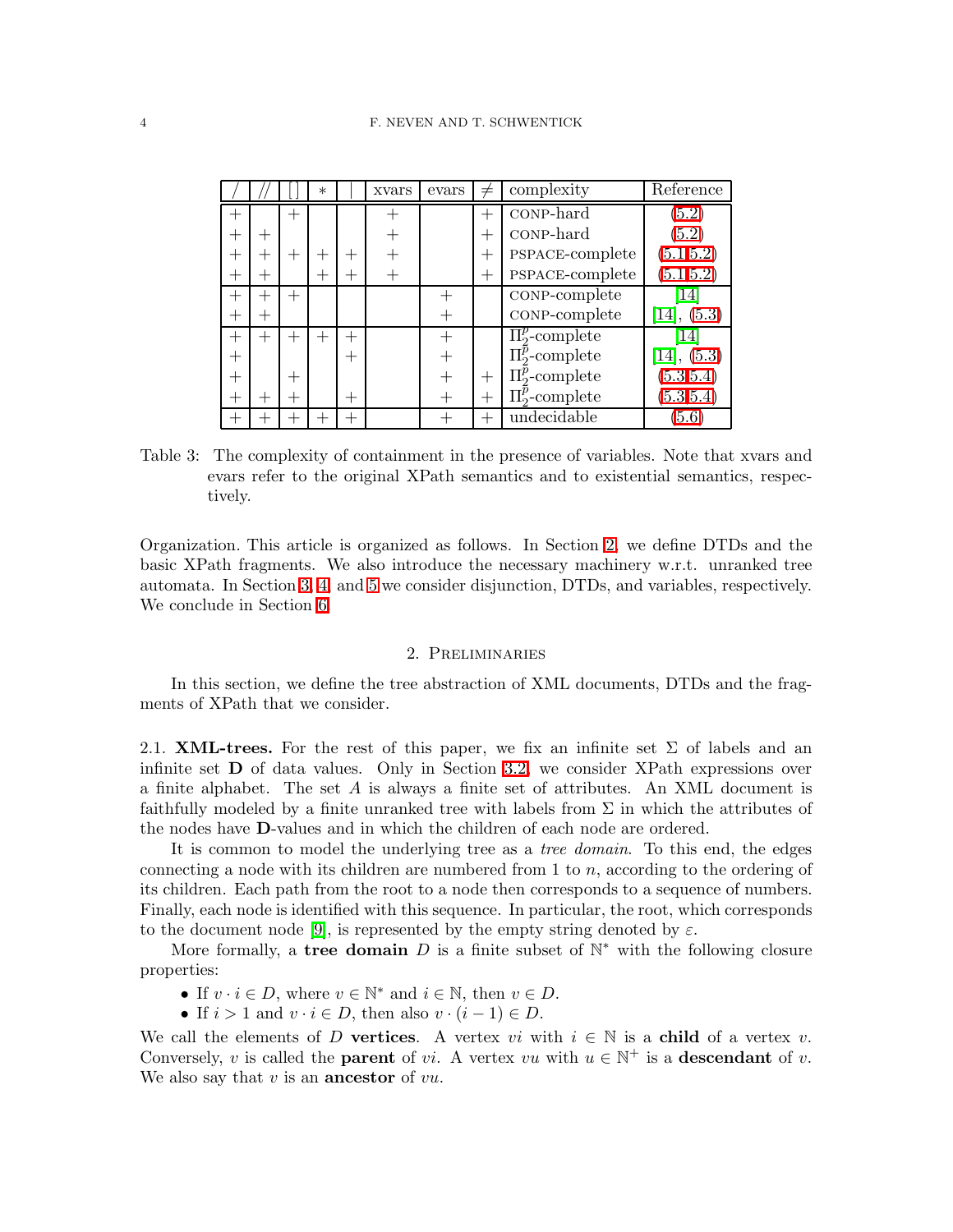**Definition 2.1.** An **XML-tree** (tree for short) is a triple  $t = (\text{dom}(t), \text{lab}_t, \lambda_t)$ , where dom(t) is a tree domain over  $\mathbb N$ , and  $\text{lab}_t : \text{dom}(t) \to \Sigma$  and, for each  $a \in A$ ,  $\lambda_t^a : \text{dom}(t) \to \mathbf{D}$ are partial functions. Intuitively,  $\text{lab}_t(v)$  is the label of v, while  $\lambda_t^a(v)$  is the value of v's a-attribute, if it has one.

Of course, in real XML documents there can be vertices with mixed content, but these can easily be modeled by using auxiliary intermediate nodes as explained in [\[3\]](#page-28-2). We consider attributes only in Section [5.](#page-18-0)

For a vertex  $v \in \text{dom}(t)$ , we denote by  $t_v$  the **sub-tree** of dom(t) rooted at v. As a tree domain in itself, this is the set  $\{w \mid vw \in \text{dom}(t)\}.$ 

2.2. DTDs. We formalize Document Type Definitions (DTDs) as context-free grammars with regular expressions on the right-hand side of rules. As usual, we denote by  $L(r)$  the language defined by the regular expression r.

**Definition 2.2.** A DTD is a tuple  $(d, S_d, \Sigma_d)$  where  $\Sigma_d$  is a finite subset of  $\Sigma$ ,  $S_d \in \Sigma_d$ is the start symbol, and d is a mapping from  $\Sigma_d$  to the set of regular expressions over  $\Sigma_d$ . A tree t **matches** a DTD d iff  $lab_t(\varepsilon) = S_d$  and for every  $u \in dom(t)$  with n children,  $lab_t(u1)\cdots lab_t(un) \in L(d(lab(u)))$ . We denote by  $L(d)$  the set of all trees that match d.

Note that DTDs do not constrain the value of attributes in any way. We usually refer to a DTD by d rather than by  $(d, S_d, \Sigma_d)$ .

2.3. **XPath.** We next define the core fragment of XPath that we will consider in Sections [3](#page-7-0) and [4.](#page-12-1) In our definition we follow Marx [\[23\]](#page-29-9). In Section [5,](#page-18-0) we consider a larger fragment which allows the use of attribute values.

<span id="page-4-0"></span>Definition 2.3. An XPath expression is generated by the following grammar:

|  | lpath ::= lstep   lpath '/' lpath   lpath ' ' lpath |
|--|-----------------------------------------------------|
|  | lstep ::= $axis$ '::' node-test (' 'fexpr' ')*      |
|  | $axis ::= self   child   descendant$                |
|  | $fexpr ::=$ lpath   lpath 'or' lpath                |

Here, lpath is the start symbol which is short for location path; node-test is either a label or the wild-card '∗'.

We write  $|p|$  for the **size** of an XPath expression, which is the total number of occurrences in  $p$  of axes child and descendant (including those in filter expressions).

We use  $\bigcup$  to denote a big disjunction of expressions.

Note that, as we only consider expressions which navigate downwards in the tree, we do not allow absolute location paths, i.e., paths requiring to be evaluated from the root. For convenience, we further assume that location steps with the self-axis only occur at the top-level. This is no loss of generality, as one can always translate a location path of the form

 $\text{axis} :: \sigma[e_1] \cdots [e_k] / \texttt{self} :: \sigma'[f_1] \cdots [f_\ell]$ 

into

 $\text{axis} :: \gamma[e_1] \cdots [e_k][f_1] \cdots [f_\ell]$ 

where

$$
\gamma = \begin{cases} \sigma & \text{if } \sigma' = *, \text{ and,} \\ \sigma' & \text{if } \sigma = \sigma' \text{ or } \sigma = *.\end{cases}
$$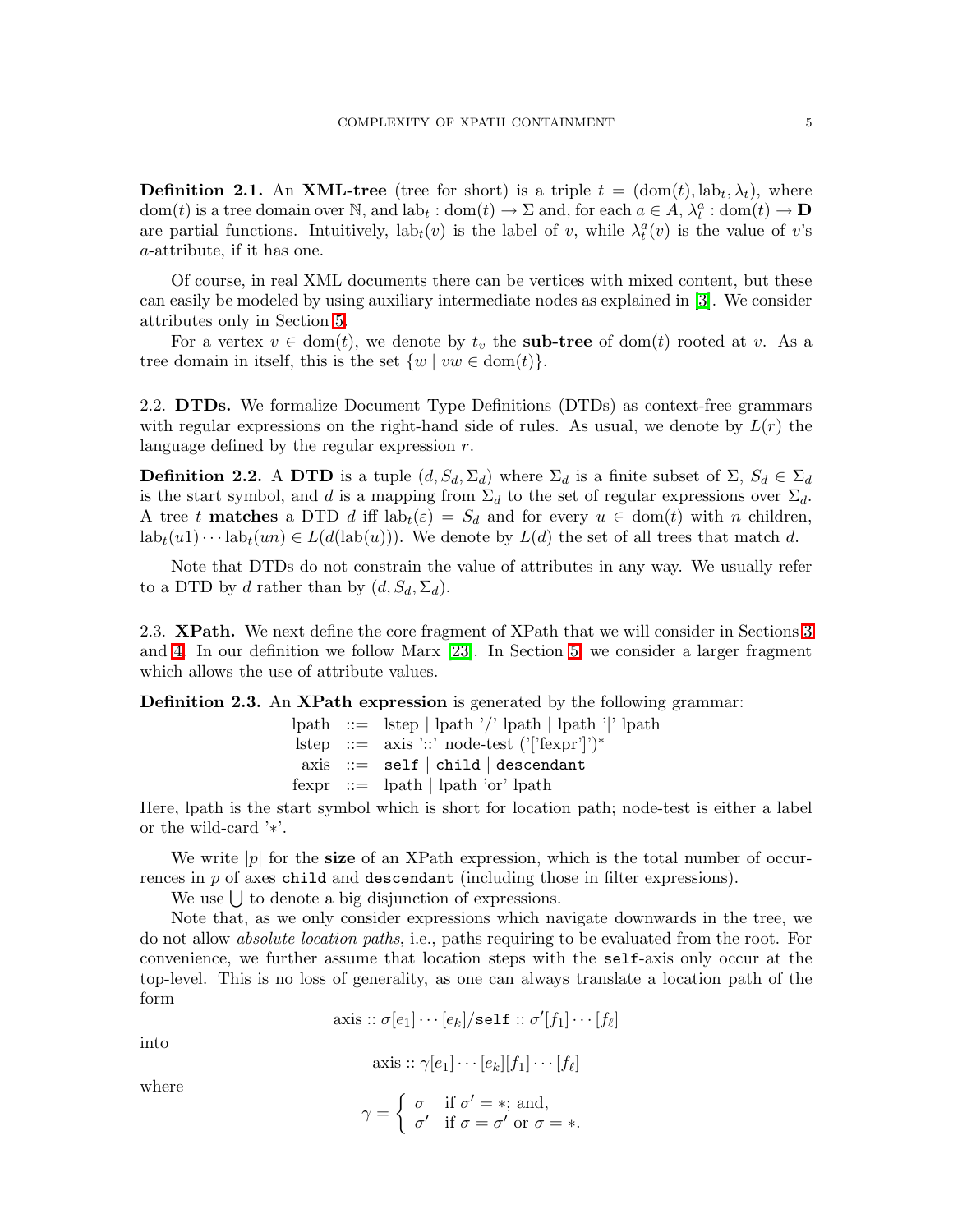Of course, when  $\sigma \neq \sigma'$  are two labels in the above expression, then it is unsatisfiable.

For notational brevity, we often use abbreviated syntax for XPath expressions [\[9\]](#page-28-0). Thus, instead of

child::  $a$  [child:: b][descendant:: e]/descendant::  $c$ ,

we simply write  $a[b] \, | \, //e] \, |/c|$ . Note that the sub-expression  $. // e$  is the abbreviated notation for descendant-or-self:: ∗ / child:: e and thus accounts for descendant:: e.

For the definition of the semantics of XPath expressions we again basically follow [\[23\]](#page-29-9).

<span id="page-5-1"></span>**Definition 2.4.** For each tree t, each location path p induces a binary relation  $[\![p]\!]_t$  which is inductively defined as follows:

- $[a::n[e_1] \cdots [e_k]]_t$  is the set of all pairs  $(u, v)$  for which all the following conditions hold:
	- if a is child then  $v$  is a child of  $u$ ;
	- if  $a$  is descendant then  $v$  is a descendant of  $u$ ;
	- if a is self then  $v = u$ ;
	- if n is a label then  $lab_t(v) = n$ , otherwise n is \* and the label of v can be arbitrary; and,
	- $-E_t(v, e_i)$  is true, for each  $i \leq k$ . Here,  $E_t$  is defined as follows:
		- $∗ E_t(v, p)$  is true for a vertex v and a location path p if and only if there is a vertex w such that  $(v, w) \in [p]_t$ .
		- ∗  $E_t(v, e_1 \text{ or } e_2)$  is true for a vertex v if and only if  $E_t(v, e_1)$  or  $E_t(v, e_2)$  is true.
- $[p/q]_t = [p]_t \circ [q]_t$  (where  $\circ$  denotes the composition of binary relations); and,
- $[p | q]_t = [p]_t \cup [q]_t.$

So, the semantics definition associates with every tree t and every expression  $p$  a binary relation. When the *context vertex*, i.e., the first vertex in pairs, is fixed to be the root then every expression defines the set  $\{v \mid (\varepsilon, v) \in [p]_t\}$ . Recall that  $\varepsilon$  denotes the root of a tree. We say a tree t **matches** an expression p (written:  $t \models p$ ) if there is some vertex v in t such that  $(\varepsilon, v) \in [p]_t$ . In the latter case we interpret an expression p as a **Boolean query**.

| Symbol  | Meaning                                    |
|---------|--------------------------------------------|
|         | child axis is allowed                      |
|         | descendant axis is allowed                 |
|         | filter expressions are allowed             |
|         | disjunction ('or' and $\vert$ ) is allowed |
| $^\ast$ | wild-cards are allowed                     |

<span id="page-5-0"></span>Table 4: Symbols used in the notation for XPath fragments.

We denote sub-fragments of the above defined XPath fragment using the abbreviated syntax. We use the notations explained in Table [4.](#page-5-0) If filter expressions are not allowed, location steps are only of the form axis :: node-test. Disjunction is allowed in location paths and in filter expressions. If wild-cards are not allowed, every node-test has to be a label.

We denote XPath fragments by  $XP(...)$  where inside the brackets the allowed features are listed. For instance, we write  $XP(\langle,|,|)\rangle$  for the fragment, where the wild-card is not allowed and the descendant axis can not be used.

In some proofs, we view expressions p from  $XP(\frac{1}{1},\frac{1}{1},*)$  as **tree patterns** as described by Miklau and Suciu [\[27\]](#page-29-0). For example, the expression  $a/b//c[d]$ [∗/e] corresponds to the tree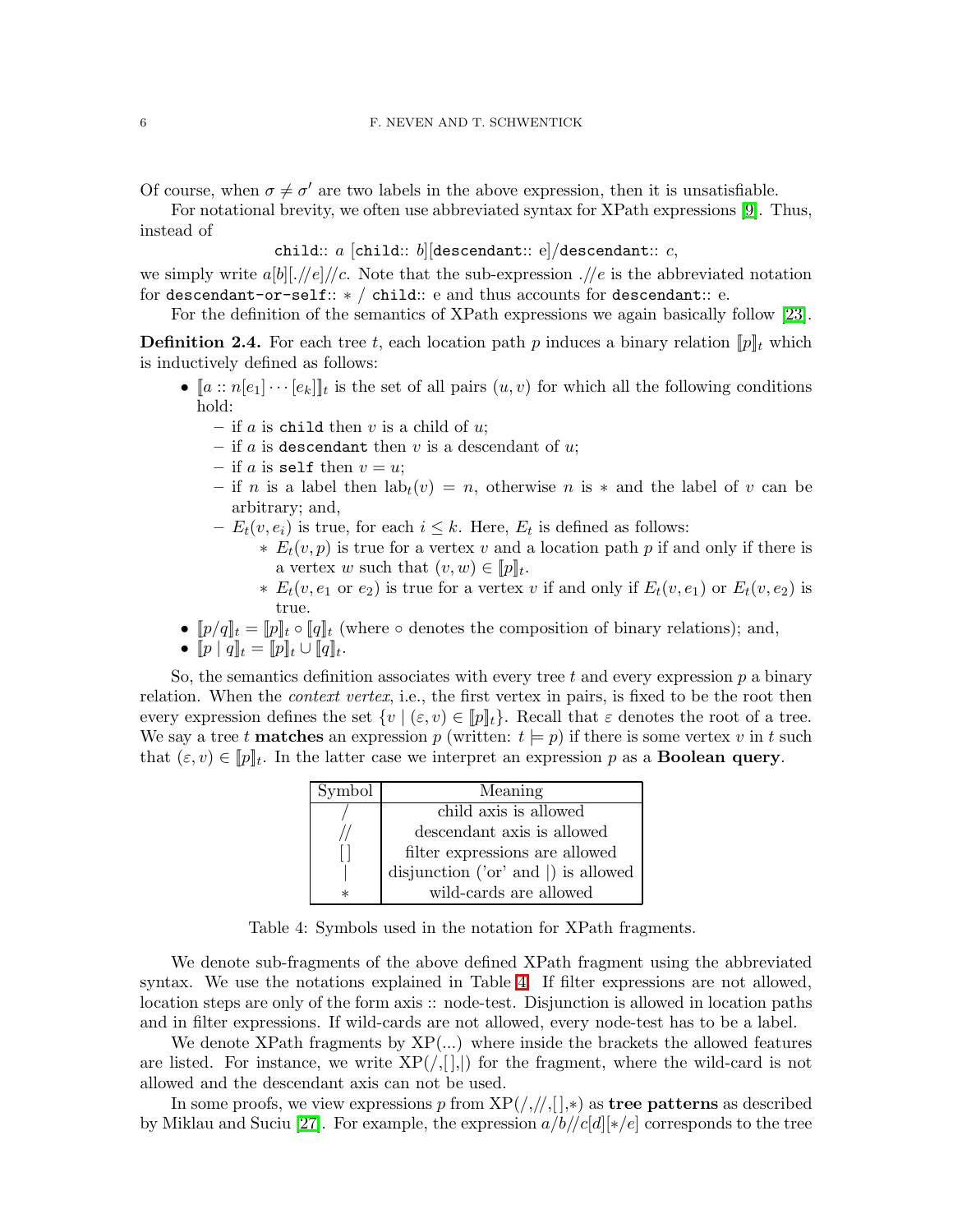pattern in Figure [1.](#page-6-0) Single edge and double edge correspond to the child and descendant axis, respectively. We denote the tree pattern associated with an expression p by  $\tau(p)$ .

From this point of view,  $t \models p$  if and only if there is a homomorphism h from  $\tau(p)$  to t, i.e., h maps the nodes of  $h(p)$  to the nodes of t such that (1)  $h(v)$  has the same label as v unless v carries a wild-card, (2)  $h(v)$  is a child (descendant) of  $h(u)$  if and only if v is a child (descendant) of u. So, h respects labels, child and descendant, and does not care about ∗.

Every tree pattern has one selecting node: all pairs  $(u, v)$  of nodes of the input tree are selected, for which the root of the tree pattern can be mapped to u and the selecting node to v. In Figure [1,](#page-6-0) the selecting node is labeled by  $x$ .



<span id="page-6-0"></span>Figure 1: The tree pattern corresponding to  $a/b//c[d][*/e]$ 

We will frequently make use of the fact that every expression p from  $XP(\frac{1}{2},\frac{1}{2},\frac{1}{2})$  can be written in **disjunctive normal form**, i.e., in the form  $p_1 | \cdots | p_n$ , where each  $p_i$  is an expression from  $XP(\frac{1}{2},\frac{1}{2})$ . It should be noted that n can be exponential in |p|.

2.4. Containment. Corresponding to the three different interpretations of an XPath expression as a binary, unary or Boolean query, there are three different notions of query containment.

**Definition 2.5.** For two XPath expressions  $p$  and  $q$ ,

- p is contained as a binary query in q, denoted by  $p \subseteq 2 q$ , if  $[[p]_t \subseteq [q]_t$ , for every tree t;
- p is contained as a unary query in q, denoted by  $p \subseteq q$  if, for each tree t and each vertex v of  $t, (\varepsilon, v) \in [p]_t$  implies  $(\varepsilon, v) \in [q]_t$ ; and
- p is contained as a Boolean query in q, denoted  $p \subseteq q$ , if, for every tree  $t, t \models p$ implies  $t \models q$ .

Definition 2.6. XCONTAINMENT is the algorithmic problem to decide for two XPath expressions p and q, whether  $p \subseteq q$ .

For a DTD d and two XPath expressions p and q, by  $p \subseteq_d q$ , we denote that  $t \models p$ implies  $t \models q$ , for all trees t that match d.

**Definition 2.7.** XDCONTAINMENT is the algorithmic problem to decide for two XPath expressions p and q and a DTD, whether  $p \subseteq_d q$ .

The restriction to Boolean containment is justified: it is shown in [\[27\]](#page-29-0) that for  $XP(\frac{\pi}{2},\frac{\pi}{2})$ the complexity of deciding binary (or  $k$ -ary, for any  $k$ ) containment is the same as the complexity of deciding Boolean containment. For binary queries, this result can be generalized to all fragments we consider in this article. More precisely: all complexity results stated in this article hold also for unary and binary containment. First of all, binary and unary containment are computationally equivalent in our framework as from a node  $v$  expressions can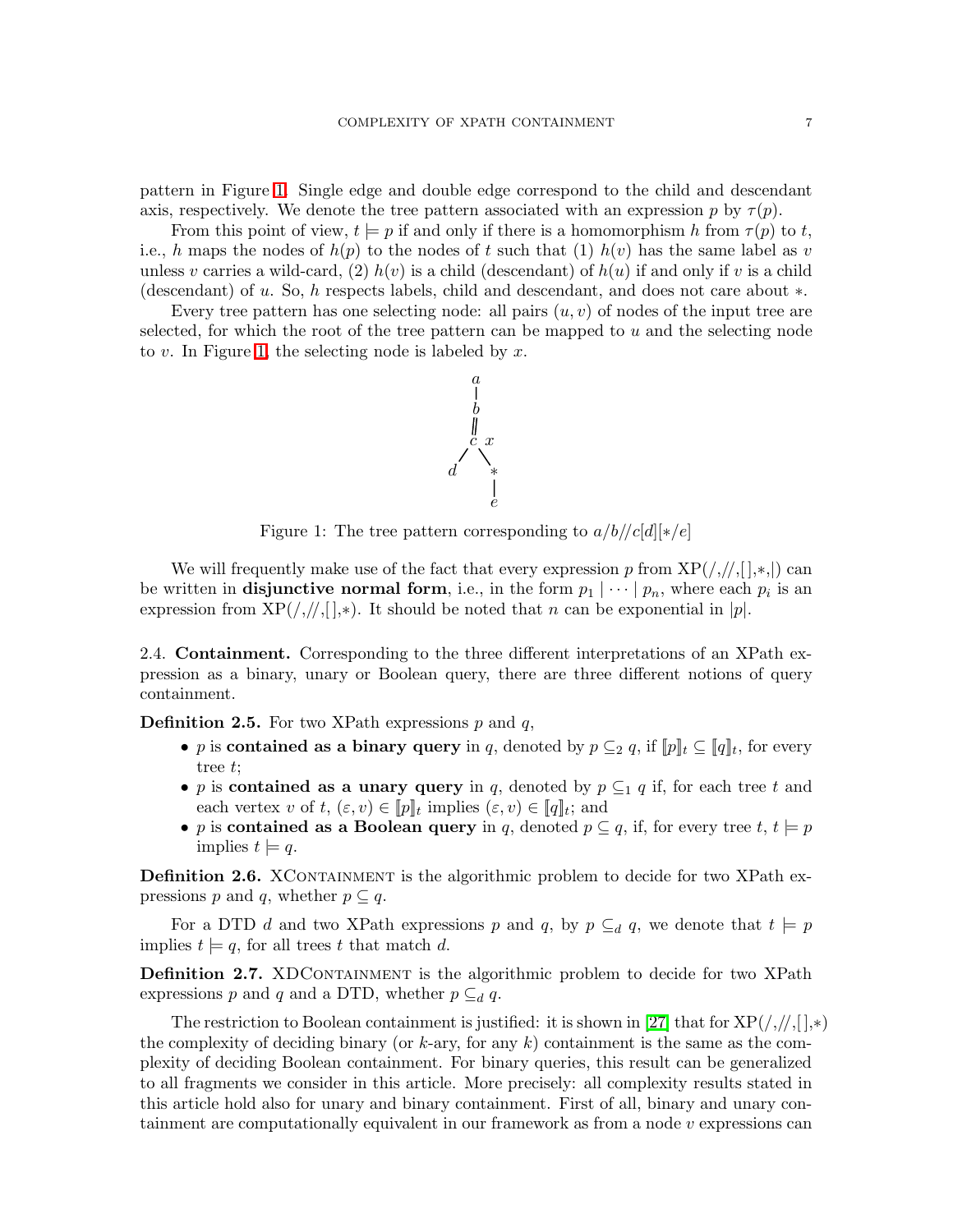only navigate inside the subtree induced by  $v$ . Furthermore, to get from unary to Boolean containment, it is easy to see that the result in [\[27\]](#page-29-0) only requires the child axes, i.e., only one node is added as a child of the selecting node of the tree pattern. It is straightforward to get the same statement also in the presence of a DTD. For the fragment  $XP(|/|)$  a similar approach works: for the label  $a$  of the selecting node a new label  $a'$  is introduced and every reference of a not-selecting node to a is replaced by  $a|a'$ . The lower bound we prove for  $XP(\frac{1}{2})$  also goes through for the binary and unary case.

2.5. Unranked tree automata. We recall the definition of non-deterministic tree automata over unranked trees from [\[4\]](#page-28-14). These are used in the proofs of Theorem [4.1](#page-12-0) and Theorem [4.4.](#page-15-1) We refer the unfamiliar reader to [\[29\]](#page-29-10) for a gentle introduction. The alternating automata of Section [3.2](#page-9-2) operate over ranked trees.

Definition 2.8. A nondeterministic tree automaton (NTA) is a tuple  $A = (Q, \Delta, \Delta)$  $\delta, F$ ), where Q is a finite set of states,  $\Delta$  is a finite alphabet,  $F \subseteq Q$  is the set of final states, and  $\delta$  is a function  $\delta: Q \times \Delta \to 2^{(Q^*)}$  such that  $\delta(q, a)$  is a regular string language over Q for every  $a \in \Delta$  and  $q \in Q$ .

A run of A on a tree t is a labeling  $\lambda : dom(t) \to Q$  such that for every  $v \in dom(t)$  with *n* children we have that  $\lambda(v_1)\cdots\lambda(v_n) \in \delta(\lambda(v), \text{lab}^t(v))$ . Note that when v has no children, the criterion reduces to  $\varepsilon \in \delta(\lambda(v), \text{lab}^t(v))$ . A run is accepting iff the root is labeled with an accepting state, that is,  $\lambda(\varepsilon) \in F$ . A tree is accepted if there is an accepting run. The set of all accepted trees is denoted by  $L(A)$ .

The regular languages encoding the transition function of an NTA are represented by NFAs. The size of an NTA is then  $|Q| + |\Delta|$  plus the sizes of the NFAs.

A deterministic tree automaton (DTA) is an NTA where  $\delta(q, a) \cap \delta(q', a) = \emptyset$  for all  $a \in \Delta$  and  $q \neq q' \in Q$ . The transition function of a DTA is represented by DFAs.

The following is well known.

<span id="page-7-1"></span>**Lemma 2.9.** (1) Deciding whether, for a given NTA A,  $L(A) = \emptyset$  is in PTIME. [\[21,](#page-29-11) Theorem 19]

- (2) Testing whether, for given DTAs A and B,  $L(A) \subseteq L(B)$  is in PTIME. [\[22,](#page-29-12) Theorem 3]
- (3) Given a DTD d, a DTA  $A_d$  such that  $L(d) = L(A_d)$  can be constructed in exponential time. (essentially, [\[4\]](#page-28-14))

# 3. Containment in the presence of disjunction

<span id="page-7-0"></span>Miklau and Suciu showed that XCONTAINMENT for  $XP(\frac{1}{2},\frac{1}{2})$  is CONP-complete [\[27\]](#page-29-0). In this section, we consider the addition of disjunction to this fragment and show that XCONTAINMENT remains in CONP. The problem remains hard for CONP even if only the child or only the descendant axis is allowed together with disjunction. Miklau and Suciu already mention these results but do not provide full proofs [\[27\]](#page-29-0) (with exception of the lower bound for  $XP(\langle, \rangle)$ . Therefore, we decided to include the proofs in this paper.

We were surprised by the fact that the CONP upper bound strongly depends on the fact that the alphabet  $\Sigma$  is infinite. Let XFCONTAINMENT be the containment problem, where additionally a finite set of labels is given as input and the containment only has to hold for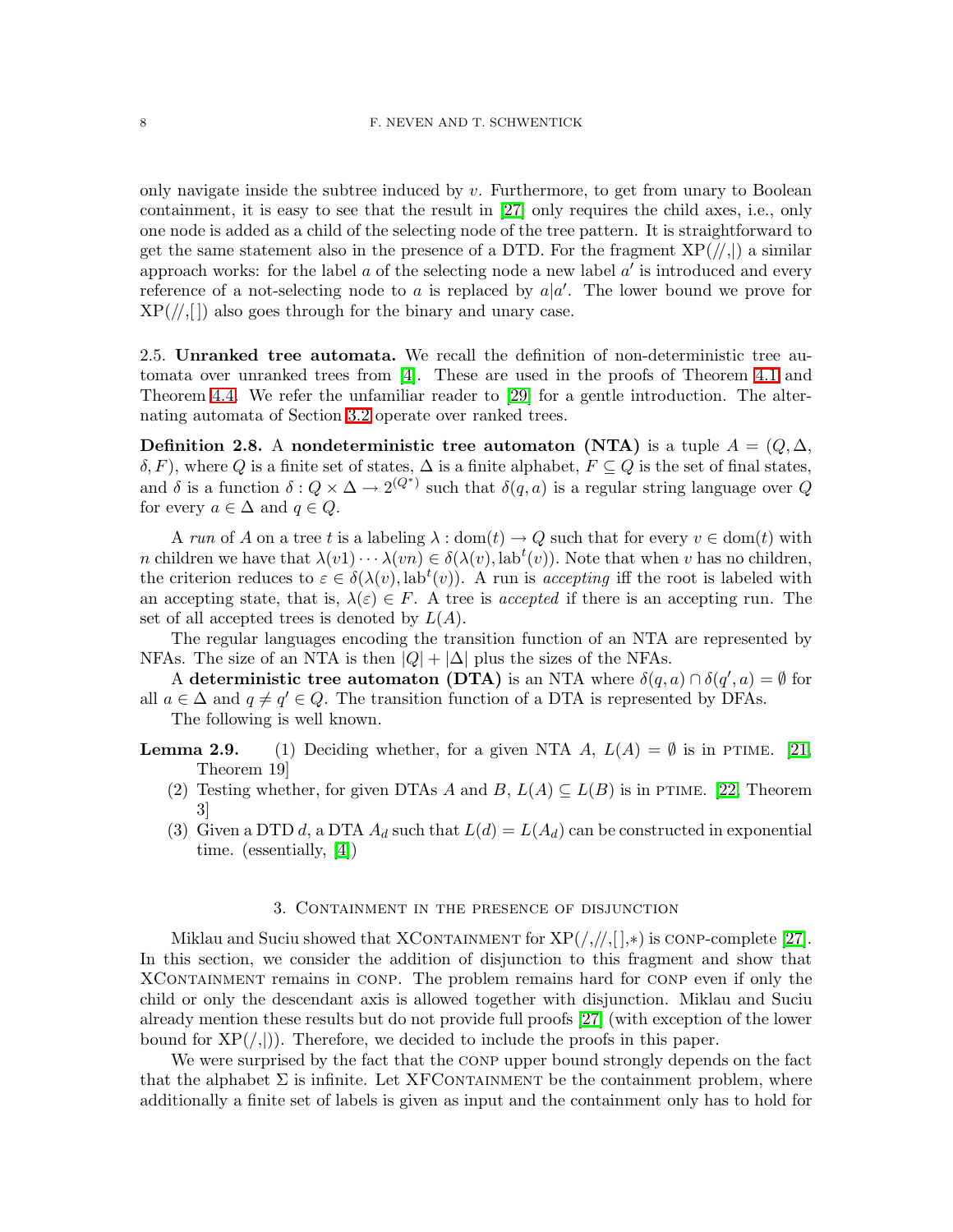documents with labels from this set. In Theorem [3.3,](#page-9-1) we show that even for  $XP(\frac{1}{1},\frac{1}{1})$  the problem XFCONTAINMENT is hard for PSPACE.

## <span id="page-8-0"></span>3.1. Unrestricted alphabet.

**Theorem 3.1.** XCONTAINMENT for  $XP(\frac{1}{1}, \frac{1}{1}, \frac{1}{1})$  expressions is in CONP.

*Proof.* We develop a criterion which allows to check in NP whether, for given expressions p and q,  $p \not\subseteq q$ . Let p and q be fixed and let  $p_1 | \dots | p_l$  and  $q_1 | \dots | q_{l'}$  be the disjunctive normal forms (DNFs) of p and q, respectively. Hence, each  $p_i$  and  $q_j$  is an expression from  $XP(\frac{1}{2}, \frac{1}{2}, \frac{1}{2})$ . Let n and m denote the maximum number of nodes in an expression  $p_i$  and  $q_j$ , respectively. Let  $T(n,m)$  be the set of trees with at most  $2n(m+2)$  nodes that are labeled with symbols that occur in  $p$  and with the new symbol  $#$  not occurring in  $p$  nor in q. We prove the following claim:

**Claim.**  $p \not\subseteq q \Leftrightarrow$  there is a  $t \in T(n,m)$  such that  $t \models p$  but  $t \not\models q$ .

Clearly " $\Leftarrow$ " holds. For the other direction we assume that there is a tree s matching p but not q. Then s has to match one of the  $p_i$ . Hence, there is a homomorphism f from  $p_i$  to s. i.e., h maps the nodes of the tree pattern of  $p_i$  to the nodes of s such that (1)  $h(v)$ has the same label as v unless v carries a wildcard, (2)  $h(v)$  is a child (descendant) of  $h(u)$ if and only if  $v$  is a child (descendant) of  $u$ .

We construct t by transforming s in several steps. Let V denote the set of nodes of s in the image of f. We delete all nodes in s that are neither in  $V$  nor an ancestor of a node in V. The resulting tree,  $t_1$ , has at most as many leaves as  $p_i$ . We replace the labels of those nodes of  $t_1$  which are not in V by # and obtain  $t_2$ . Let V' be the set of branching nodes of  $t_2$ , i.e., those nodes that have more than one child. The set  $V'$  contains at most n vertices. Let a *pure path* of  $t_2$  be a path without nodes from  $V \cup V'$ . In particular, the nodes of a pure path are all labeled with  $#$ . We get t by replacing in  $t_2$  each maximal pure path with  $>m+1$  inner nodes by a path with  $m+1 \neq 1$  abeled inner nodes. We refer to the nodes of t which are inserted in this last step as *special nodes*. Clearly, there is a one-to-one correspondence between non-special nodes in  $t_2$  and t. For a non-special node u in t, the corresponding node in  $t_2$  is denoted by  $\tilde{u}$ .

It is easy to see that  $t \in T(n,m)$ , that  $t \models p_i$  and that t contains at most  $m + 2$  times  $|V| + |V'|$ , hence  $\leq 2n(m+2)$ , many nodes.

We have to show that  $t \neq q$ . Towards a contradiction assume that  $t \models q_j$ , for some j. Hence, there is a homomorphism  $h: q_j \to t$ . Next, we show that h can be modified to obtain a homomorphism from  $q_j$  to s which leads to the desired contradiction. We first define a homomorphism  $h_2$  from  $q_j$  to  $t_2$  as follows. Whenever  $h(v)$  is a non-special node then  $h_2(v) = h(v)$ .

Let  $v_1, \ldots, v_k$  be nodes of  $q_j$  such that  $h(v_1), \ldots, h(v_k)$  are special nodes which lie on some path of  $t_2$  which consists entirely of special nodes, ordered from the root to the leaves. By the choice of m it holds that  $k \leq m$ , therefore there must be an i such that  $h(v_{i+1})$  is not a child of  $h(v_i)$  or  $h(v_1)$  is not the first node of the path or  $h(v_k)$  is not the last node of the path.

In either case, we can define  $h_2$  for nodes from  $\{v_1, \ldots, v_k\}$  such that the child and descendant relations are respected. In this way, we get a homomorphism  $h_2$  from  $q_i$  to  $t_2$ .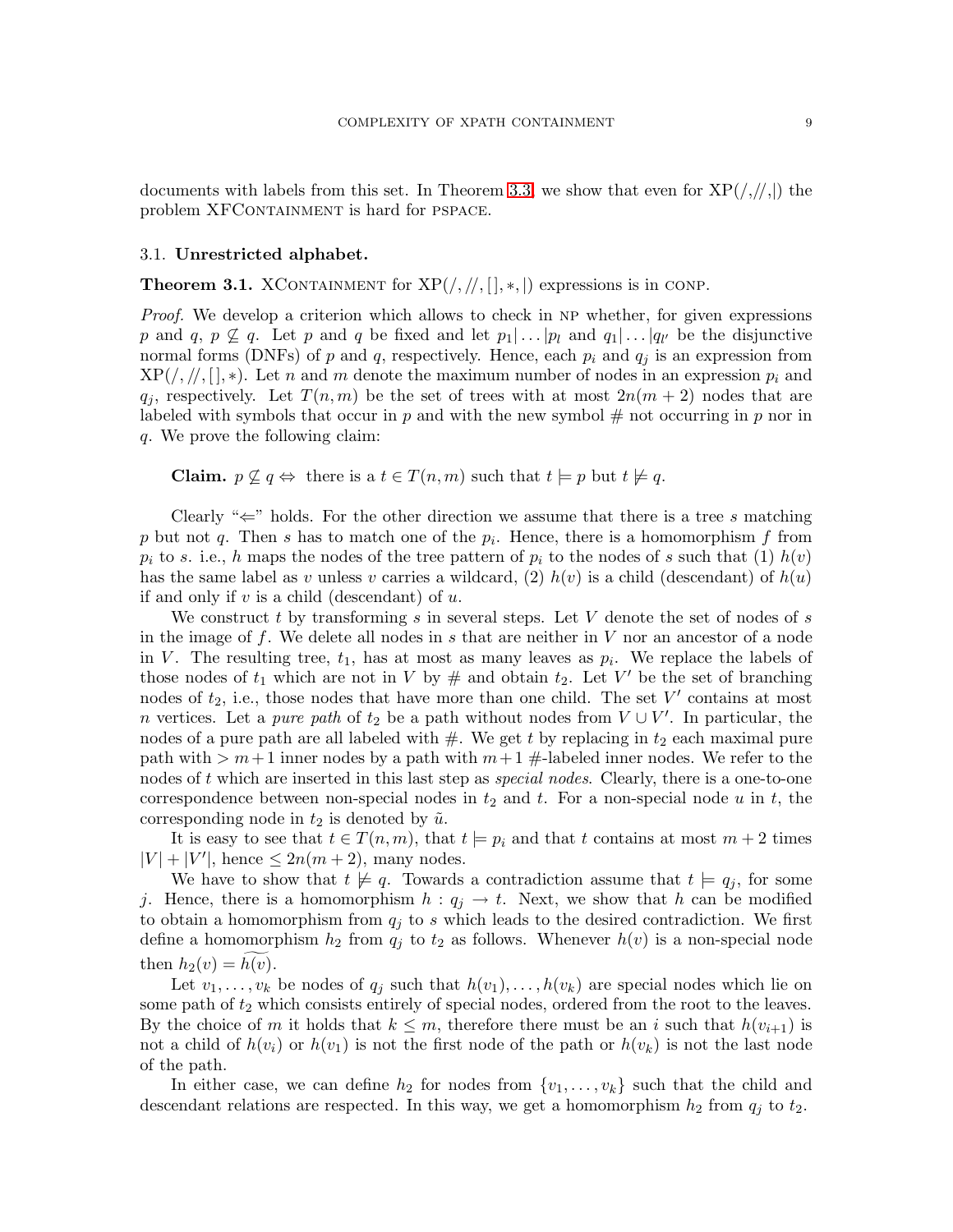Clearly, all nodes of  $q_i$  which are not mapped to nodes in V must be labeled with a  $\ast$ . Thus,  $h_2$  also defines a homomorphism from  $q_j$  to  $t_1$  and to s, the desired contradiction. This completes the proof of the claim.

It remains to show how the criterion of the above claim can be used for an np-algorithm that checks whether  $p \nsubseteq q$ . The algorithm simply guesses an expression  $p_i$  from the DNF of p (by non-deterministically choosing one alternative for each | in p) and a  $t \in T(n,m)$ . Then it checks that  $t \models p_i$  and  $t \not\models q$ . The latter can be done in polynomial time as shown in [\[17\]](#page-28-13).  $\Box$ 

<span id="page-9-0"></span>**Theorem 3.2.** (a) XCONTAINMENT for  $XP($ ,  $|)$  is conp-hard. (b) XCONTAINMENT for  $XP(\frac{1}{1})$  is conp-hard.

Proof. (a) The hardness proof is the same proof that shows that containment of regular expressions is conp-hard [\[20\]](#page-28-15). We give it for completeness sake and because the next proof depends on it.We use a reduction from validity of propositional logic formulas in disjunctive normal form which is known to be complete for CONP [\[20\]](#page-28-15). Let  $\varphi = \bigvee_{i=1}^{m} C_i$ be a propositional formula in disjunctive normal form over the variables  $x_1, \ldots, x_n$ . Here, each  $C_i$  is a conjunction of literals. For a disjunct C let  $\tilde{C}$  be the expression  $a_1/\cdots/a_n$  where

$$
a_i := \begin{cases} 0 & \text{if } \neg x_i \text{ occurs in } C; \\ 1 & \text{if } x_i \text{ occurs in } C; \\ (0|1) & \text{otherwise.} \end{cases}
$$

Let  $\tilde{q}$  be the disjunction of the expressions  $\tilde{C}_i$ ,  $i = 1, \ldots, m$ . Further, let p be the expression  $(0|1)/\cdots/(0|1)$  where  $(0|1)$  is repeated *n* times. Clearly,  $p \subseteq \tilde{q}$  iff  $\varphi$  is valid.

(b) The reduction is similar to the one above except that we define C as  $a_1/|a_2|/ \cdots /|a_n$ ,  $\bar{q}$  as the disjunction of the expressions  $\bar{C}_i$ ,  $i = 1, \ldots, m$ , and p as  $(0|1)/\sqrt{\cdots/10|1}$ . We show that  $p \subseteq \bar{q} \Leftrightarrow \varphi$  is valid. Suppose  $p \subseteq \bar{q}$ , then in particular  $\bar{q}$  matches every 0-1-string of length n, hence,  $\varphi$  is valid. To prove the converse direction, suppose  $\varphi$  is valid. If p matches a branch in a tree then there are in particular n positions with  $0$ or 1. The *i*-th such position can be seen as a truth assignment to  $x_i$ . As  $\varphi$  is valid all possible assignments are accounted for by  $\bar{q}$ , and  $\bar{q}$  matches that branch.  $\Box$ 

<span id="page-9-2"></span>3.2. Finite alphabet. As mentioned above, when the alphabet is finite, and given as part of the input, containment becomes much harder. In the rest of this section,  $\Sigma$  is therefore a finite alphabet.

<span id="page-9-1"></span>**Theorem 3.3.** XFCONTAINMENT for  $XP(/, / /, |)$  is PSPACE-hard.

*Proof.* We make use of a reduction from CORRIDOR TILING which is known to be hard for PSPACE [\[8\]](#page-28-16). Let  $T = (D, H, V, b, \bar{t}, n)$  be a tiling system. Here,  $D = \{a_1, \ldots, a_k\}$  is a finite set of tiles;  $H, V \subseteq D \times D$  are horizontal and vertical constraints, respectively;  $b = (b_1, \ldots, b_n)$  and  $\bar{t} = (t_1, \ldots, t_n)$  are *n*-tuples of tiles; and, *n* is a natural number in unary notation. The question is whether there exists a number  $m$  and a valid tiling of a board with n columns and m rows. Here, a tiling is valid if the following conditions are fulfilled:

- The bottom row is tiled with  $\bar{b}$ .
- The top row is tiled with  $\bar{t}$ .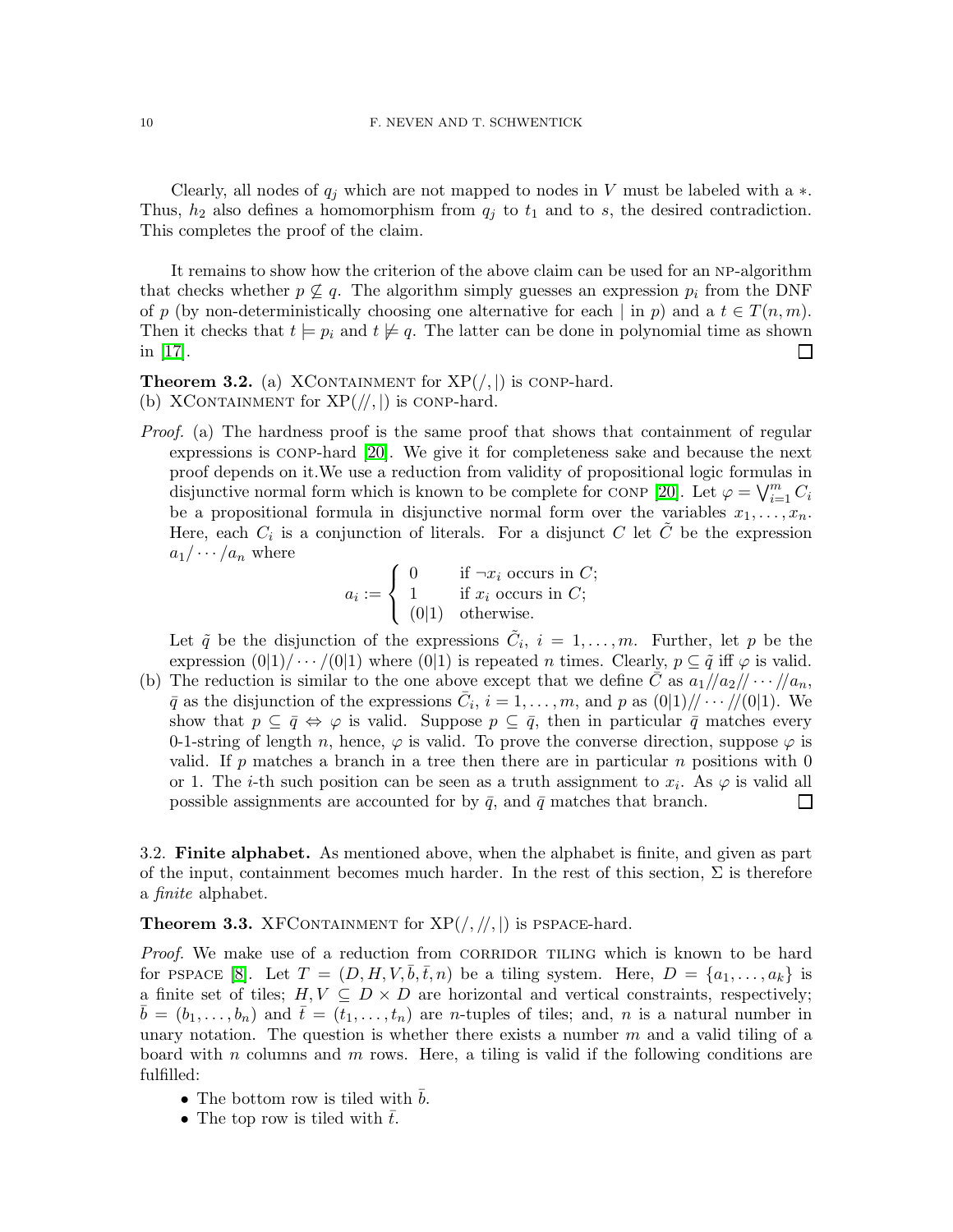- For each horizontal pair  $(x, y)$  of tiles,  $(x, y) \in H$ .
- For each vertical pair  $(x, y)$  of tiles  $(y \text{ above } x)$ ,  $(x, y) \in V$ .

We use a string representation of the board where every row is delimited by  $\#$  and the last symbol is \$. The expression q selects all strings that do not encode a tiling. As  $\Sigma$  we take  $D \cup \{\#, \$\}.$  For  $S = \{c_1, \ldots, c_n\} \subseteq \Sigma$ , we abbreviate the expression  $(c_1 \mid \cdots \mid c_n)$  by S. For an expression r,  $r^i$  denotes  $r/\cdots/r$  with i occurrences of r. The expression p is .//\$ assuring that the string contains the symbol \$. The expression  $q$  is the disjunction of the following expressions.

- some row has the wrong format:
	- some inner row has too few tiles:  $\bigcup_{i=0}^{n-1}$ .//#D<sup>i</sup>#
	- the first row has too few tiles:  $\bigcup_{i=0}^{n-1} D^i / \#$
	- the last row has not enough tiles:  $\bigcup_{i=0}^{n-1}$  .//#D<sup>i</sup>/\$
	- some row has too many tiles:  $\sqrt{D^{n+1}}$ ;
- \$ occurs inside the string:  $./\frac{\sqrt{2}}{\sqrt{D}} \cup \{\frac{\pi}{2}\}\cup \{\frac{\pi}{2}\}\$
- the string does not begin with  $\overline{b}$ :  $\bigcup_{i=1}^n b_1/\cdots/b_{i-1}/(\bigcup_{a_j\neq b_i} a_j);$
- the string does not end with  $\bar{t}$ :  $\bigcup_{i=1}^n$  .// $\big(\bigcup_{a_j\neq t_i}a_j\big)/t_{i+1}/\cdots/t_n$ /\$
- some vertical constraint is violated: $\bigcup_{(d_1,d_2)\notin V}$ .//d<sub>1</sub>/(D ∪ {#})<sup>n</sup>/d<sub>2</sub>; and,
- some horizontal constraint is violated:  $\bigcup_{(d_1,d_2)\notin H}^{\infty}$ .//d<sub>1</sub>/d<sub>2</sub>.

Now, T has a solution iff  $p \not\subseteq q$ . Clearly, if T has a solution then we can take the string encoding of the tiling as a counter example for the containment of  $p$  and  $q$ . Conversely, if  $p \not\subseteq q$  then there is a, not necessarily unary, tree t with one branch s ending on a \$ such that  $s \models p$  and  $s \not\models q$ . So, this branch encodes a solution for T.  $\Box$ 

Actually, in the proof of Theorem [3.3,](#page-9-1) the restriction to a finite alphabet is only used to express that a certain element name in the XML document does not occur in a certain set. Therefore, if we extended the formalism with an operator  $*_\mathscr{E}_S$  for a finite set S, expressing that any symbol but one from  $S$  is allowed, then containment would also be hard for PSPACE.

For the upper bound we need the notion of alternating tree automata [\[33\]](#page-29-13) which is defined next. These automata operate on trees where every node has rank at most k (for some fixed  $k$ ). That is, every node has at most  $k$  children.

**Definition 3.4.** An alternating tree automaton (ATA) is a tuple  $A = (k, Q, \Sigma, q_0, \delta)$ where  $k > 0$ , Q is a finite set of states,  $\Sigma$  is the finite alphabet,  $q_0 \in Q$  is the initial state, and  $\delta: Q \times \Sigma \times \{0, 1, \ldots, k\} \to \mathbf{B}^+(\{0, 1, \ldots, k\} \times Q)$  is the transition function. Here,  $\mathbf{B}^+(\{1,\ldots,k\}\times Q)$  denotes the set of positive Boolean formulas over the set  $\{1,\ldots,k\}\times Q$ .

A configuration on a tree t is a tuple  $[u, q]$  where  $u \in \text{dom}(t)$  and  $q \in Q$ . An accepting run of A on t is a tree s where nodes are labeled with configurations such that the root of s is labeled with  $[\varepsilon, q_0]$ , where  $\varepsilon$  is the root of t and, for every node u of s (including leaf nodes), the following local consistency condition holds. Let u be labeled with  $[v, q]$  with n children labeled  $[v_1, q_1], \ldots, [v_n, q_n]$ . Then it must hold that

- each  $v_i$  is a child of v or v itself; and,
- $\delta(q, \text{lab}_t(v), m)$  is satisfied by the truth assignment  $\rho$ , where  $m \leq k$  is the number of children of v in t, and  $\rho((\ell, q'))$  is true if for some i,  $q_i = q'$  and  $v_i$  is the  $\ell$ -th child of  $v$  (where we view  $v$  itself as the 0-th child).

A tree is accepted by A if there is an accepting run. By  $L(A)$  we denote the set of trees accepted by A.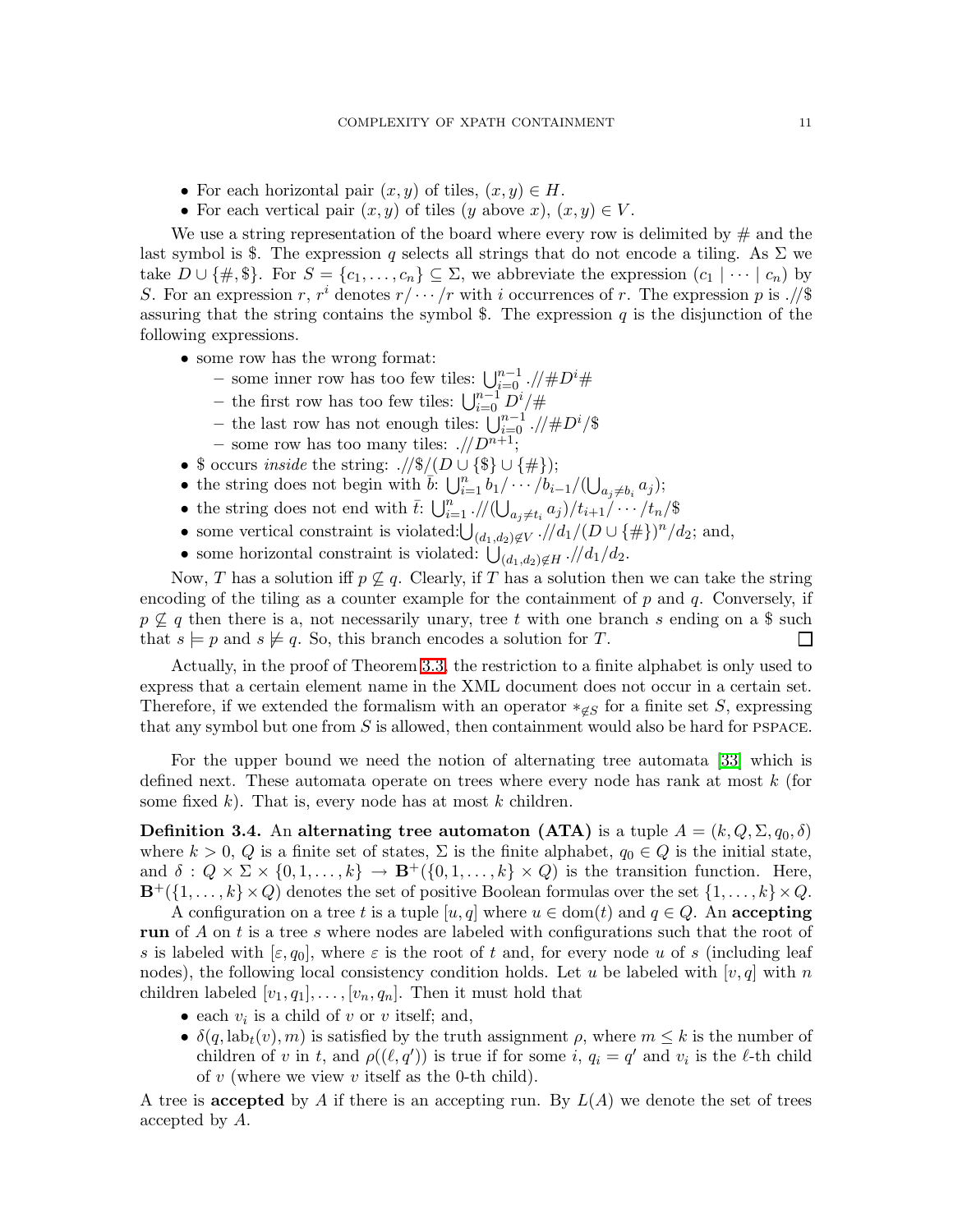<span id="page-11-0"></span>Note that ATAs as we defined them do not have final states. These are encoded by transitions of the form  $\delta(q, \sigma, 0) =$  true.

# **Theorem 3.5.** XFCONTAINMENT for  $XP(\frac{\pi}{2}, \frac{\pi}{2})$  is in PSPACE.

*Proof.* We show first that  $p \not\subseteq q$  implies that there is a counter example tree with small degree and only a few branching nodes. More precisely, we call a tree  $k$ -bounded if it has at most k non-unary nodes (that is, nodes with more than one child) and every node has rank at most k. For an  $XP(\cdot, \frac{1}{n}, k, \cdot)$  -expression p let  $f(p)$  be the maximum number of filter expressions in any disjunct of the DNF of p. We claim that  $p \subseteq q$  if and only if  $t \models p$ implies  $t \models q$  on the class of  $f(p)$ -bounded trees.

Indeed, suppose there is a t such that  $t \models p$  and  $t \not\models q$ . Let the DNF of p and q be  $p_1|\cdots|p_n$  and  $q_1|\cdots|q_m$ , respectively. Thus, for some  $i, t \models p_i$ , but  $t \not\models q_j$ , for all j. Let h be a homomorphism from  $p_i$  to t and let s be the tree obtained from t by deleting all nodes that are neither in the image of h nor ancestors of such nodes. Clearly, s is  $f(p)$ -bounded,  $s \models p_i$  and  $s \not\models q_j$  for all j (otherwise,  $t \models q_j$ ).

Next, we show that for every  $XP(\cdot, \frac{1}{1}, *, \frac{1}{1})$  expression p there is an ATA  $A_p$  such that for every  $f(p)$ -bounded tree  $t, t \models p$  iff  $A_p$  accepts t. Moreover,  $A_p$  can be constructed in logspace.

To this end, let p be an  $XP(\frac{1}{2}, \frac{1}{2}, \frac{1}{2})$  expression. As the alphabet is finite and fixed, we can replace every  $*$  with a disjunction of the alphabet symbols. Hence, we assume p does not contain ∗. Let  $k = f(p)$ . We define  $A_p = (k, Q, \Sigma, q_0, \delta)$  where  $q_0 = p$  and Q is the set of sub-expressions of  $p$ , all filter expressions of  $p$  and all node tests of  $p$ . Intuitively, a pair  $[v, q]$  in an accepting run of  $A_p$  on a tree t means that q holds in the sub-tree of t rooted at v. For all  $m \leq k$ , the transition function is inductively defined as follows:

- $\bullet \ \delta(\texttt{self}::\sigma[e_1]\cdots [e_\ell]/p',\sigma,m) = (0,p') \wedge \textstyle\bigwedge_{i=1}^\ell (0,e_i);$
- $\bullet \ \ \delta(\texttt{child}::\sigma[e_1]\cdots [e_\ell]/p',\tau,m) = \bigvee_{j=1}^m [(j,\sigma)\wedge (j,p')\wedge \bigwedge_{i=1}^\ell (j,e_i)];$
- $\bullet \ \delta (\texttt{descendant} :: \sigma [e_1] \cdots [e_\ell] / p', \tau, m) =$
- $\bigvee_{j=1}^{m}(j, \llbracket \texttt{descendant} :: \sigma[e_1] \cdots [e_\ell]/p' \rrbracket_t \vee ((j, \sigma) \wedge (j, p') \wedge \bigwedge_{i=1}^{\ell}(j, e_i));$ •  $\delta(\sigma, \sigma, m) = \text{true};$
- $\delta(p \mid q, \sigma, m) = (0, p) \vee (0, q);$  and,
- $\delta(e_1 | e_2, \sigma, m) = (0, e_1) \vee (0, e_2).$

The combinations  $\delta(p, \sigma, m)$  that are not mentioned are false. For location paths of length 1, i.e., if in one of the first three transitions there is no  $p'$ , the atoms  $(0, p')$  or  $(j, p')$  are removed, respectively. It is straightforward to prove by a nested induction on the structure of the tree and the expression that the pairs  $[v, q]$  have the intended meaning. Therefore, a tree t has an accepting run of  $A_p$  if and only if  $t \models p$ .

Thus, to decide  $p \subseteq q$  it is sufficient to test whether every  $f(p)$ -bounded tree accepted by  $A_p$  is also accepted by  $A_q$ . Note that  $f(p)$ -bounded trees can be easily encoded by strings. We say that a node is a fork if it has more than one child. As there are at most  $f(p)$  forks, every tree consists of at most  $k := f(p) \times f(p)$  unary paths that are joined at the at most  $f(p)$  forks. To every path we associate its lower fork (or none if there is no such fork). Next, we assign a unique number to each path such that higher paths get lower numbers. Let  $s_i$  be the concatenation of the labels on path i and let  $i_1, \ldots, i_\ell$  be the paths rooted at the fork below branch *i*. Let  $a_i := s_i i_1 \cdots i_\ell \#$ . Every  $f(p)$ -bounded tree t can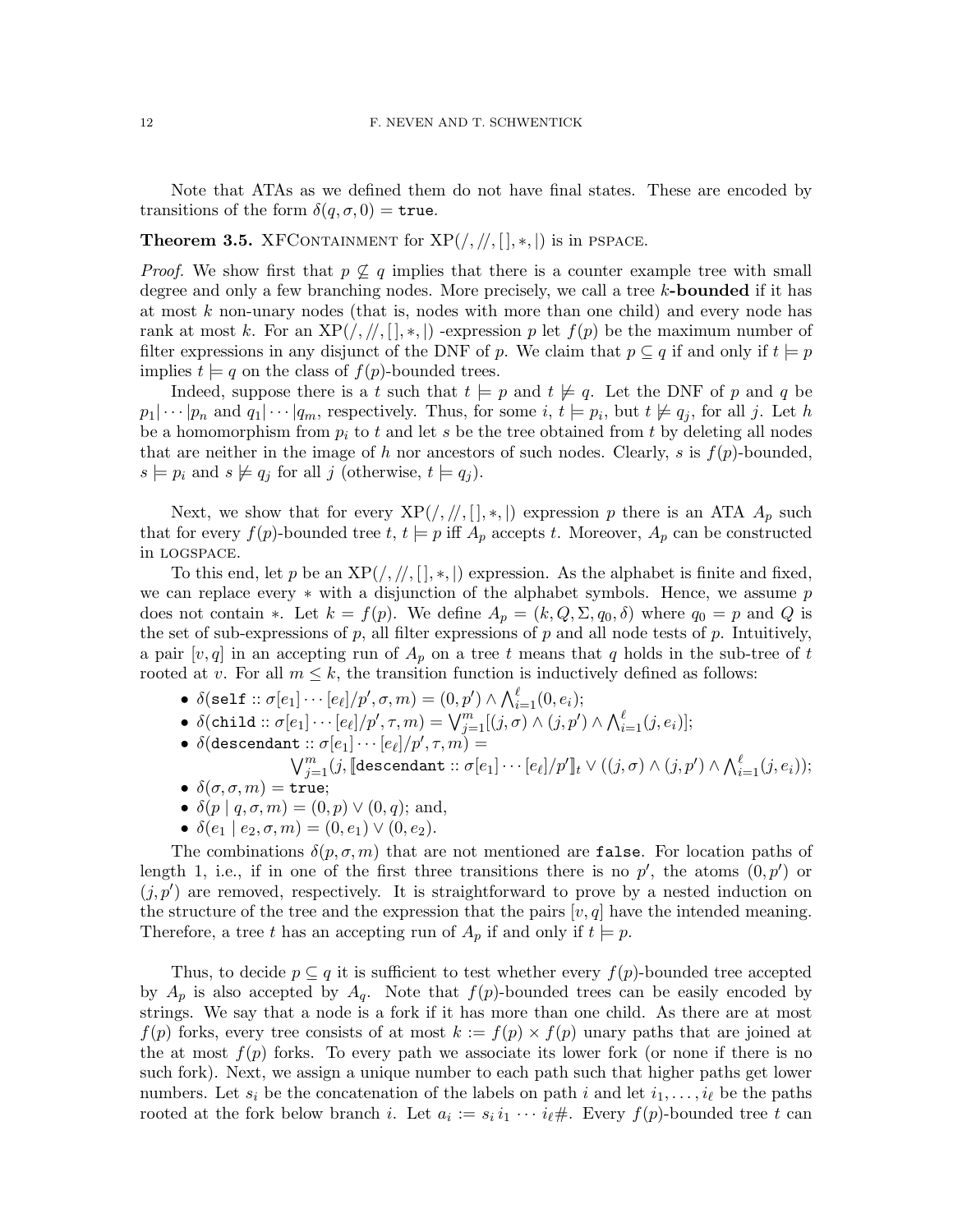then be encoded by the string  $a_1 \cdots a_m$ . Let  $A'_p$  and  $A'_q$  be the alternating string automata that simulate  $A_p$  and  $A_q$  on the string representations of bounded trees. Basically, whenever the automaton reaches the end of (the encoding of) a path, the numbers  $i_1, \ldots, i_\ell$  indicate the positions of the children paths and it can reach a path  $i_j$  by skipping everything before its occurrence. This is possible as all paths are ordered and higher numbered paths occur to the right. Finally, let A be the automaton that checks whether the input string is a valid encoding of a bounded tree. The problem then reduces to testing whether  $A \cap A'_{p} \cap \neg A'_{q}$  is empty. The latter can be done in pspace [\[7\]](#page-28-17). We arrive at the desired result.  $\Box$ 

### 4. Containment in the presence of DTDs

<span id="page-12-1"></span>In this section we study the XDCONTAINMENT problem, i.e., the containment problem relative to a DTD. Deutsch and Tannen [\[14\]](#page-28-7) show a pspace lower bound for XDCon-TAINMENT for  $XP(\frac{1}{1},\frac{1}{1},\frac{1}{2})$ . Marx [\[24\]](#page-29-4) gives an EXPTIME upper bound for a much larger fragment, including all axes and negation in filter expressions.

We show here that XDCONTAINMENT for  $XP(\frac{1}{2},\frac{1}{2},\frac{1}{2})$  problem is actually EXPTIMEcomplete. We also exhibit a simple fragment with tractable XDCONTAINMENT and a modest np-completeness result on the fragment using only / and [ ]. We do not know how to extend the upper bound proof to include // or ∗. The results of this section are summarized in Table [2.](#page-2-0)

We illustrate by a simple example that the presence of a DTD can complicate matters. Consider the DTD

$$
\begin{array}{rcl}\n a & \to & ab \mid \varepsilon \\
b & \to & c \\
c & \to & \varepsilon\n \end{array}
$$

and the expressions  $p = a/a$  and  $q = l/b/c$ . Although p and q are seemingly unrelated and, in particular, it is not the case that every path matching  $p$  also matches  $q$ , it holds that each tree which respects the DTD and matches  $p$  also matches  $q$ .

We remark that it can be tested in polynomial time whether, for a DTD  $d$  and a symbol a, there exists a tree  $t \in L(d)$  with a vertex labeled a. Therefore, we assume in the following that each input DTD contains only *useful* symbols. In particular, for each d and each symbol  $a \in \Sigma_d$ , there is a tree valid with respect to  $(d, a, \Sigma_d)$ .

#### <span id="page-12-0"></span>4.1. A tractable fragment. We start with a fragment in p.

**Theorem 4.1.** XDCONTAINMENT of  $XP(DTD, /, //)$ -expressions is in P.

*Proof.* Let d be a DTD and  $p, q$  be expressions of  $XP(DTD, /, //).$ 

We first show how to construct a non-deterministic top-down automaton  $A_p$  which checks that, for a tree t,  $t \models p$  holds. To this end, let  $p = p_1//p_2// \cdots //p_k$ , where in each  $p_i$  only the child axis is used. For each i, let  $p_i$  contain  $i_\ell$  child-axis location steps.

Intuitively,  $A_p$  guesses a path in t which matches p and, for each node v on this path it maintains the lexicographically maximal  $(i, j)$  such that the path from the root to v matches the expression  $p_1// \cdots // p_{i-1}//p_i^j$ , where  $p_i^j$  $i$  consists of the first j location steps of  $p_i$  (along the child-axis).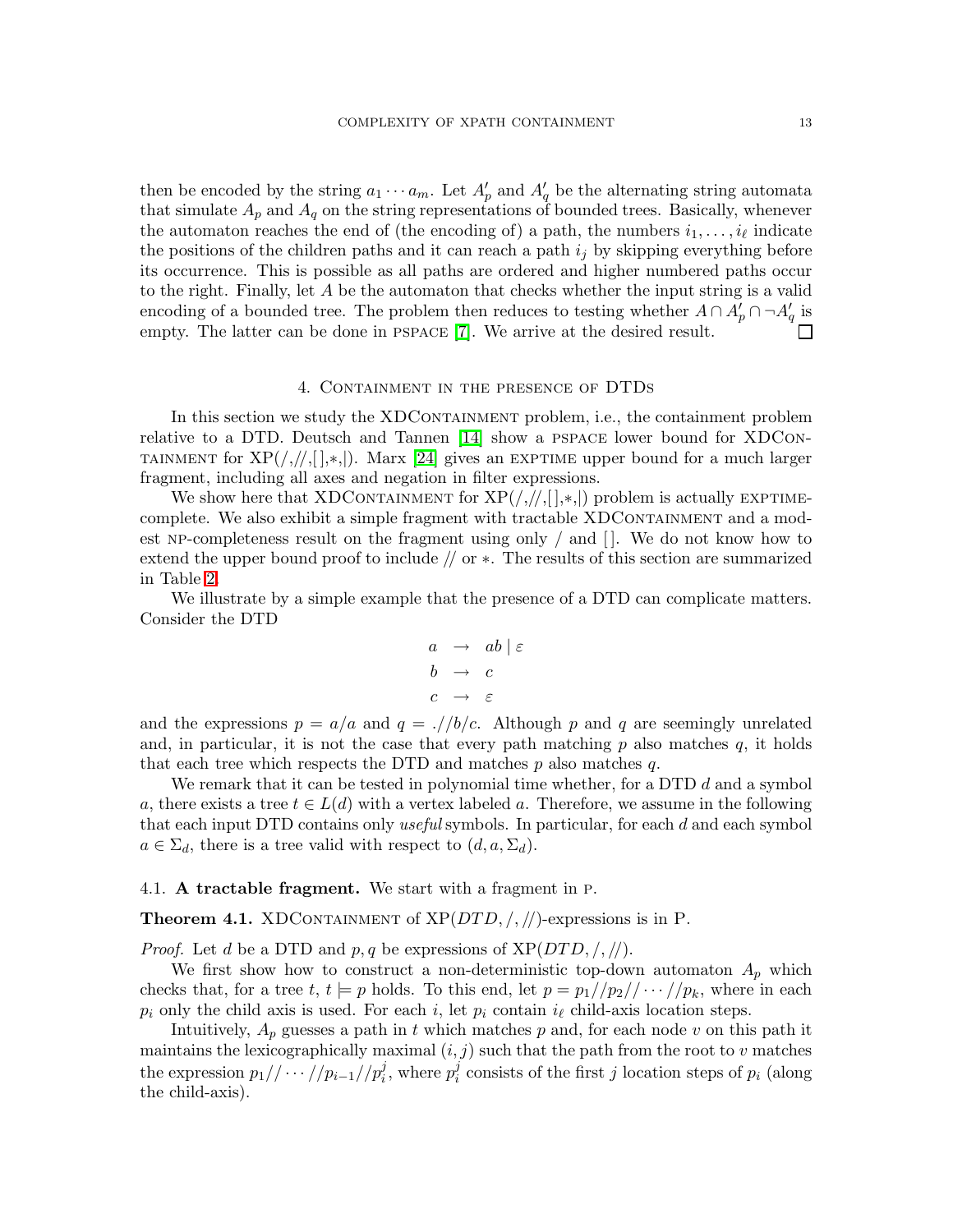It should be stressed here, that  $A_p$  needs non-determinism only to guess the path. The computation of the pairs  $(i, j)$  is completely deterministic and similar to the case of the standard string pattern matching automata [\[32\]](#page-29-14). The automaton,  $A_p$  enters an accepting state on the leaf  $u$  of the distinguished (guessed) path if and only if the computed pair for u is  $(k, i_k)$ . On all other leaves it takes an accepting state in any case.

An automaton  $A_q$  which accepts all trees that do *not* match q can be constructed along the same lines. It computes a pair  $(i, j)$  with the same intended meaning as above, for every node v of the tree and takes an accepting state at all leaves that have not reached  $(k, i_k)$ . This automaton is actually deterministic.

By combining  $A_p$  with  $A_q$  and the canonical non-deterministic automaton  $A_d$  which tests  $t \models d$ , we obtain an automaton which accepts all counterexamples to  $p \subseteq_d q$ . As this automaton is of polynomial size in  $p, q, d$  and testing emptiness of non-deterministic tree automata is in PTIME (Lemma  $2.9(1)$ ), we obtain the stated upper bound.  $\sqcup$ 

It should be mentioned that in [\[30\]](#page-29-8) we claimed that XDCONTAINMENT of  $XP(DTD, / / / /$ ∗)-expressions is in p. Unfortunately, we were not able to extend the proof sketch given there into a complete proof. In fact, we conjecture that this problem is conp-hard.

4.2. Fragments in conp. Next, we consider a fragment in conp. It is open whether  $XP(DTD, /, []$  is a maximal fragment whose complexity of containment w.r.t. DTDs is in conp.

<span id="page-13-0"></span>**Theorem 4.2.** XDCONTAINMENT for  $XP(DTD, /, []$  is in CONP.

*Proof.* The obvious idea is to guess a tree t which matches P but not q. A complication arises from the fact that the smallest such tree  $t$  might be of exponential size due to the constraints from d. Thus, we give a non-deterministic algorithm CheckPnotq  $(d, a, P, q)$ which checks, given a DTD d, a non-terminal a of d, a set  $P = \{p_1, \ldots, p_n\}$  of  $XP( /, [$ ])expressions, and an  $XP(\ell,[\cdot])$ -expression q, whether there is a tree t with root symbol a which conforms to d, matches all expressions in  $P$  but does not match  $q$ . But it does not explicitly construct such a tree. Clearly, invoking this algorithm with d,  $q$ ,  $P = \{p\}$  and a as the start symbol of d checks whether  $p \not\subseteq_d q$ . We note that we allow a set P of expressions as input for CheckPnotq because the algorithm uses such sets for recursive calls.

Algorithm CheckPnotq makes use of two algorithms with slightly simpler tasks. Algorithm CheckP checks on input  $d, s, P$  whether there is a tree t with root s conforming to d which contains all the expressions from P. Algorithm Checknota checks on input  $d, q$ whether there is a tree conforming to d with a root labelled by the root symbol of  $q$  which does not match q.

We assume in the following that all labels of  $P$  and  $q$  occur in  $d$  and that  $d$  only contains symbols from which a tree can be derived. By  $s(p)$  we denote the root symbol of an expression p, i.e., the label of the root of  $\tau(p)$ . A level 1 sub-expression of an expression p is an expression corresponding to a child of the root in  $\tau(p)$ . Let l denote the overall number of depth-1-nodes in expressions of P.

The algorithms are given in Figure [2.](#page-14-0) The algorithms follow a top-down approach and work recursively. The correctness can be shown by induction on the number of recursive calls. Checknotq and CheckP are quite straightforward.

An important point is that in CheckP it is sufficient to consider strings  $u$  of length at most  $(|d|+1)(l+2)$ . It can be shown by a simple pumping argument that if a tree matching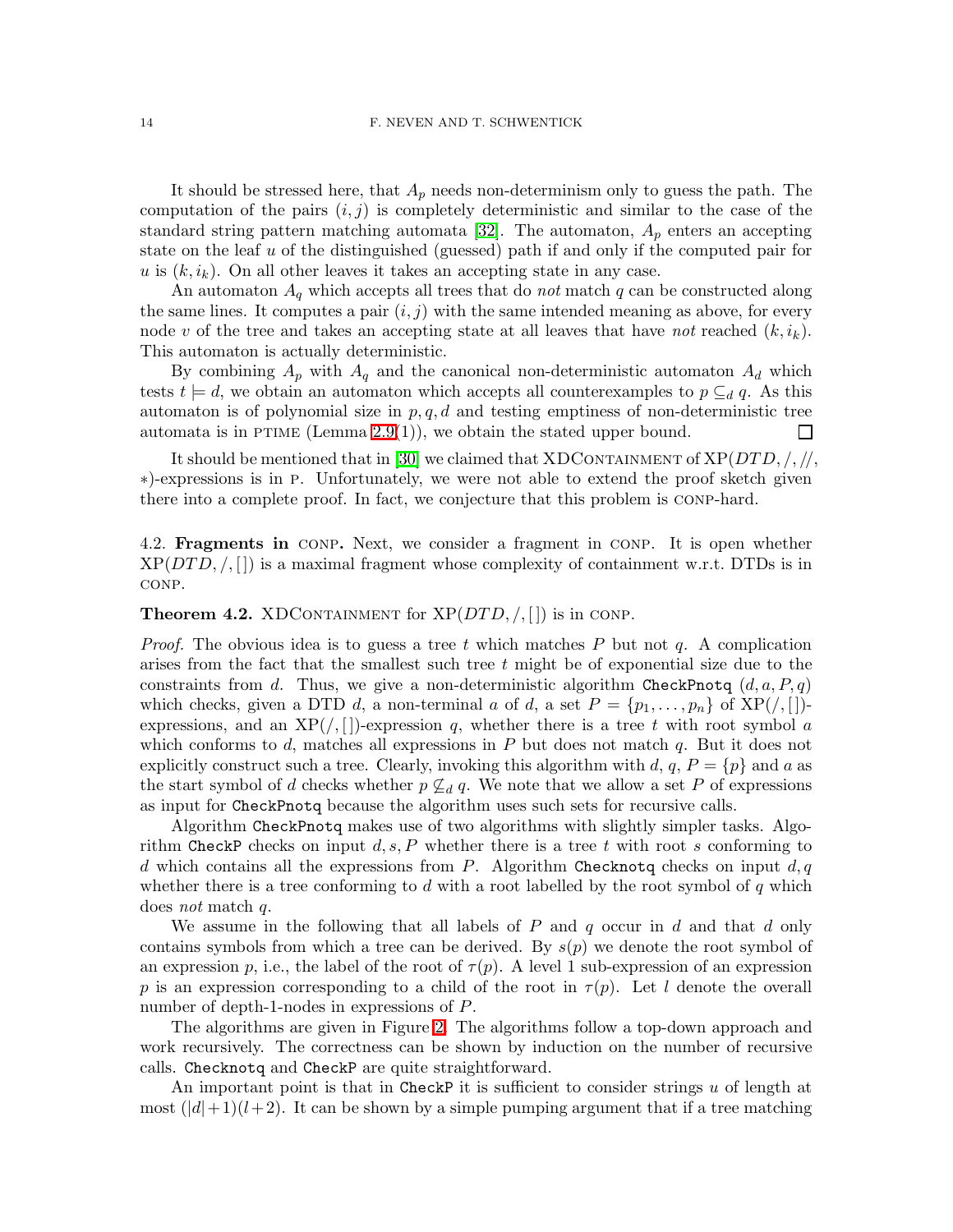Checknotq $(d, a, q)$ 

(Returns TRUE if there exists a tree with root a which does not match  $q$ )

- 1. If  $s(q) \neq a$  return TRUE.
- 2. If  $\tau(q)$  has only one node return FALSE.
- 3. Guess a string  $u \in d(a)$  of length  $\leq |d|$  and a level 1 sub-expression  $q'$  of q.
- 4. If  $b := s(q')$  does not occur in u return TRUE.
- 5. Return Checknotq $(d, b, q')$ .

Check $P(d, a, P = \{p_1, \ldots, p_n\})$ 

- (Returns TRUE if there exists a tree with root a matching all  $p_i$ )
- 1. If some expression in  $P$  does not have the root symbol  $\alpha$  return FALSE.
- 2. Guess a string  $u \in d(a)$  of length  $\leq (|d| + 1)(l + 2)$ .
- 3. For each  $i \in \{1, \ldots, n\}$ , guess a mapping  $f_i$  from the level 1 sub-expressions of  $p_i$  to the positions of u.
- 4. For each position  $j$  of  $u$ , which is in the image of at least one of the mappings  $f_i$ 
	- (a) Let P' be the set of level 1 sub-expressions p with  $f_i(p) = j$ .

(b) Call CheckP
$$
(d, u_j, P')
$$
.

5. Return TRUE iff all the recursive calls return TRUE.

CheckPnotq $(d, a, P = \{p_1, \ldots, p_n\}, q)$ 

(Returns TRUE if there exists a tree with root a matching all  $p_i$  but not q)

- 1. If some expression in  $P$  does not have the root symbol  $a$  THEN return FALSE.
- 2. If  $s(q) \neq a$  return CheckP $(d, a, P)$ .
- 3. If  $\tau(q)$  has only one node return FALSE.
- 4. Guess a level 1 sub-expression  $q'$  of q.
- 5. Guess a string  $u \in d(a)$  of length  $\leq (|d| + 1)(l + 2)$ .
- 6. If  $b := s(q')$  occurs in u call CheckPnotq $(d, b, \emptyset, q').$
- 7. For each  $i \in \{1, \ldots, n\}$ , guess a mapping  $f_i$  from the level 1 sub-expressions of  $p_i$  to the positions of u.
- 8. For each position  $j$  of  $u$ , which is in the image of at least one of the mappings  $f_i$ 
	- (a) Let P' be the set of level 1 sub-expressions p with  $f_i(p) = j$ .
	- (b) Call CheckPnotq $(d, u_j, P', q')$ .
- 9. Return TRUE iff all the recursive calls return TRUE.

<span id="page-14-0"></span>Figure 2: Algorithms Checknotq, CheckP and CheckPnotq used in the proof of Theorem [4.2.](#page-13-0)

P has a level with more children then there is a sub-sequence of these children which is not in the image of any mapping and can be removed without leaving  $d(a)$ .

CheckPnotq is basically a combination of Checknotq and CheckP. It has to check that there is a path in  $q$  which does not match any path in the counter-example tree. Step 6 is needed to verify that this also holds in those parts of the tree which are not needed to fulfil P.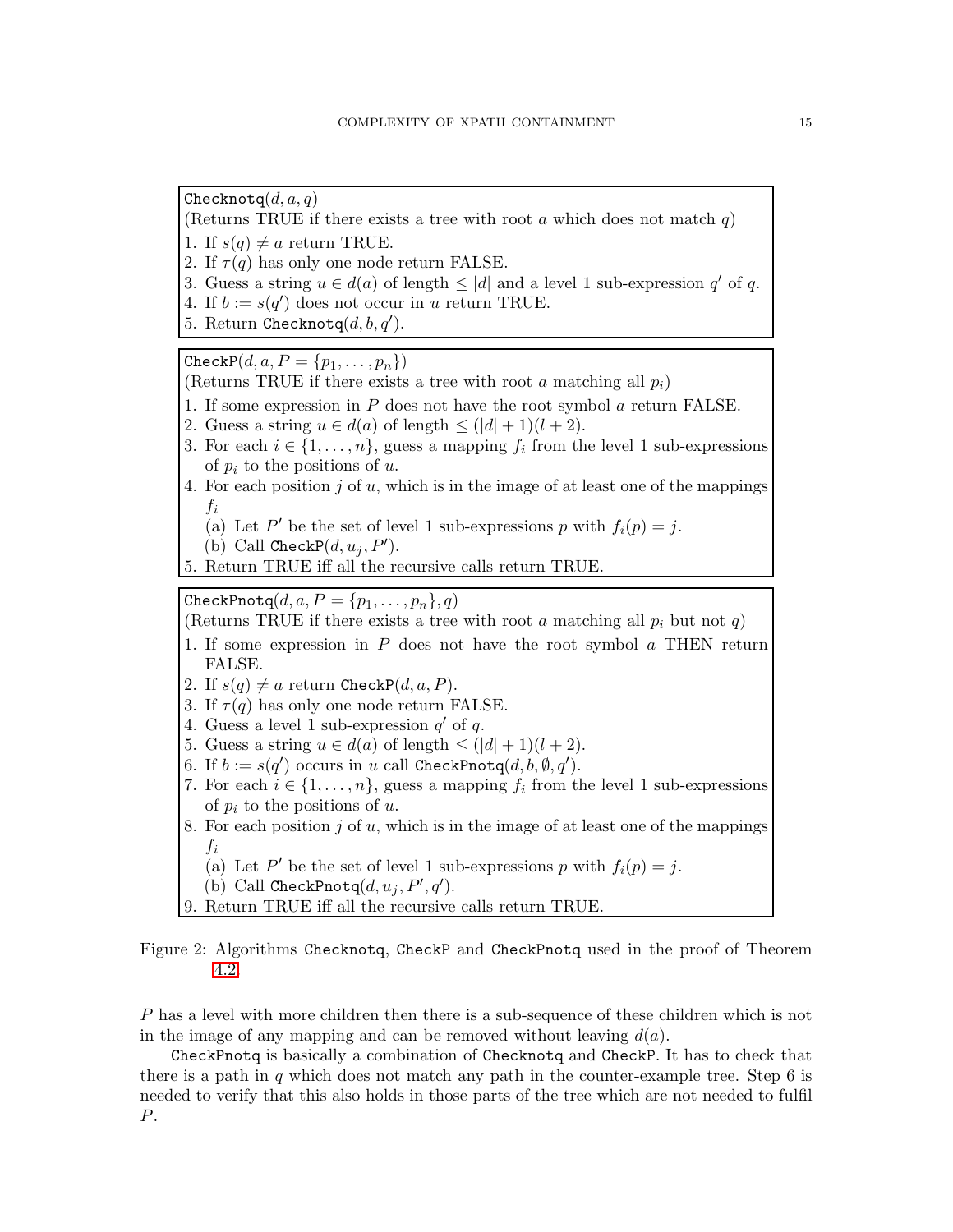It remains to show that this (non-deterministic) algorithm works in polynomial time. This follows directly from the fact that for each node in  $\tau(p)$  and each node v in  $\tau(q)$  there is at most one recursive call of CheckPnotq in which  $v$  is the root of some expression in  $P$ (or  $q'$ ). П

The next theorem follows directly from [\[35\]](#page-29-5).

<span id="page-15-0"></span>**Theorem 4.3.** (a) XDCONTAINMENT for  $XP($ ,  $|$ ) is conp-hard. (b) XDCONTAINMENT for  $XP(\frac{1}{1})$  is conp-hard.

Proof. In [\[35\]](#page-29-5), the following problem is shown to be conp-hard.

sibling constraint implication (sc imp):

Given: Regular expression r over alphabet  $\Sigma$ , a set  $S \subseteq \Sigma$ , and  $a \in \Sigma$ .

Question: Does every string  $w \in L(r)$  that contains all the symbols in S also contain the symbol a (denoted  $r \models S \rightarrow a$ )?

We reduce sc IMP to  $XP(\/,[\,])$  and  $XP(\/,[\,])$  . Thereto, assume given  $r, S = \{s_1, \ldots, s_k\},$ and a. Construct the DTD d consisting of the sole rule start  $\rightarrow r$ , where start  $\notin \Sigma$ , then start $[s_1] \cdots [s_k] \subseteq_d$  start $[a]$  iff start $[\cdot // s_1] \cdots [\cdot // s_k] \subseteq_d$  start $[\cdot // a]$  iff  $r \models S \rightarrow a$ . ப

4.3. **Fragments in** EXPTIME. When both the child and descendant axes are allowed, then adding filter expressions and wild-card or disjunction raises the complexity of XDCONTAINment to exptime.

Although in  $[24]$  it is shown that XDCONTAINMENT is in EXPTIME even for full navigational XPath by a reduction to propositional dynamic logic, we give here a simpler proof of the result for our downwards navigating fragment.

First, we introduce two concepts. Let  $p$  be an XPath-expression. An expression is a sub-expression of an expression  $p$  if it is generated by an lpath node in the derivation tree of p according to the grammar in Definition [2.3.](#page-4-0)

The self-closure of p, denoted by  $\text{self}(p)$ , is inductively defined as follows: for a location step  $p_1 = \text{axis} :: \sigma[e_1] \cdots [e_k]$  its self-closure, is self  $:: \sigma[e_1] \cdots [e_k]$ . For expressions  $p_1/p_2$  and  $p_1 | p_2$ , their self-closure is self $(p_1)/p_2$  and self $(p_1) |$  self $(p_2)$ , respectively.

<span id="page-15-1"></span>**Theorem 4.4.** XDCONTAINMENT for  $XP(/, / /, [ ], *, |)$  is in EXPTIME.

Proof. We provide a translation to containment of unranked deterministic tree automata whose size is exponential in the input. By Lemma  $2.9(2)$ , the latter is in EXPTIME.

We first show that for each  $XP(\frac{1}{2}, \frac{1}{2})$ -expression p, one can construct in exponential time an exponential size deterministic tree automaton  $A_p = (Q, \Sigma_d, \delta, F)$  such that  $A_p$  accepts a tree t if and only if  $t \models p$ . Here,  $\Sigma_d$  is the finite alphabet associated to the given DTD d. The states of  $A_p$  are pairs  $(S, D)$  where S and D are sets of sub-expressions of  $p$  or the self-closure of sub-expressions of  $p$ .

The intended meaning of the states is as follows. If  $p_1 \in S$  at some vertex v of a tree t then  $t_v \models p_1$ . If  $p_1 \in D$  then there is some node w below v in t such that  $t_w \models p_1$ . So,  $S$  describes all expressions that hold at the current node, while  $D$  describes all expressions that hold at descendants of the current node.

Set  $F = \{(S, D) \mid p \in S\}$ . It remains to define the transition function for each  $\delta((S, D), a)$ . Recall that the corresponding DFA operates on strings of the form:  $(S_1, D_1) \cdots (S_\ell, D_\ell)$ . Then S should contain exactly the XPath-expressions generated by the following rules.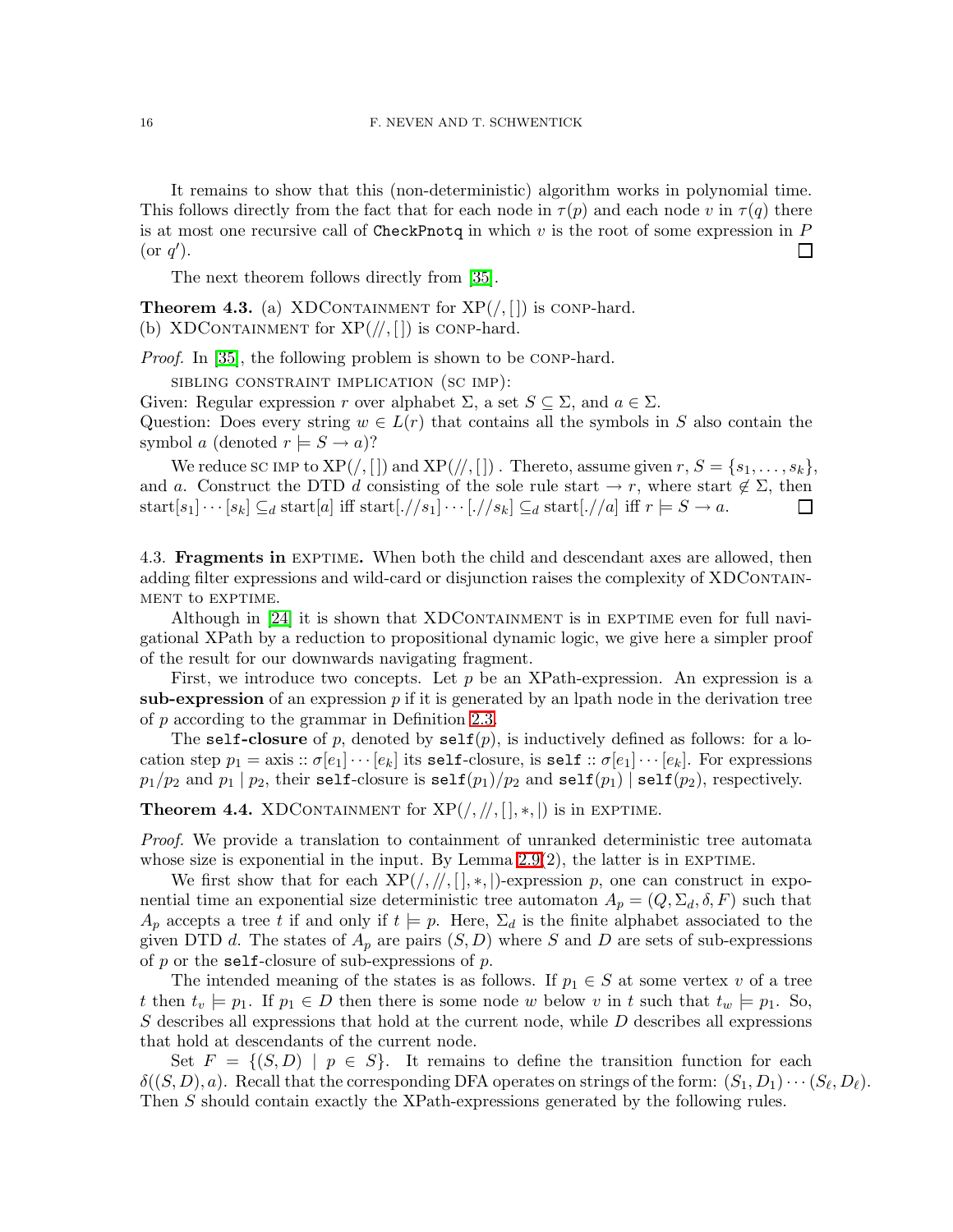- child  $:: \sigma[e_1] \cdots [e_k]/p' \in S$  iff there is an  $i \leq \ell$  such that self  $:: \sigma[e_1] \cdots [e_k]/p' \in S$  $S_i;$
- descendant  $:: \sigma[e_1] \cdots [e_k]/p' \in S$  iff there is an  $i \leq \ell$  such that self  $:: \sigma[e_1] \cdots [e_k]/p' \in S$  $S_i \cup D_i;$
- self ::  $\sigma[e_1] \cdots [e_k]/p' \in S$  iff  $\sigma = a$  or  $\sigma = *, p' \in S$  and  $e_i \in S$  for  $i = 1, \ldots, k;$
- $p_1 \mid p_2 \in S$  iff  $p_1 \in S$  or  $p_2 \in S$ ; and,
- $p_1$  or  $p_2 \in S$  iff  $p_1 \in S$  or  $p_2 \in S$ .

For the case without a sub-expression  $p'$  the first three rules are adapted in the obvious way.

For each expression  $p, p \in D$  if  $p \in S_i \cup D_i$ , for some *i*.

It remains to describe how a DFA B of exponential size can execute the above rules. There is a linear number of sub-expressions of p and self-closures of those. The DFA B keeps for each of them one bit in memory indicating whether the corresponding expression is in S or D. Initially none of them are. An expression is put in a set if one of the above rules fire. Every rule should be checked at every transition step. So, the size of each B is exponential in p. As  $A_p$  contains an exponential number of such DFAs, its size is also exponential.

Let  $A_d$  be the exponential size deterministic automaton accepting d (cf. Lemma [2.9\(](#page-7-1)3)). Then deciding whether  $p \subseteq_d q$  reduces to testing whether  $L(A_d) \cap L(A_p) \subseteq L(A_q)$ . By Lemma  $2.9(2)$ , the latter can be done in EXPTIME.  $\Box$ 

<span id="page-16-0"></span>**Theorem 4.5.** XDCONTAINMENT for  $XP(/, / /, /)$  is hard for EXPTIME.

*Proof.* The proof makes use of a reduction from TWO-PLAYER CORRIDOR TILING. This is the extension of CORRIDOR TILING, used in the proof of Theorem [3.3,](#page-9-1) to two players. Let  $T = (D, H, V, b, \bar{t}, n)$  be a tiling system. Again, D is a finite set of tiles;  $H, V \subseteq D \times D$ are horizontal and vertical constraints, respectively; b and t are n-tuples of tiles; and n is a natural number. There are two players (I and II) that place tiles in turn on an  $n \times \mathbb{N}$ board. On this board the bottom row is tiled with  $b$ . Player I starts on the first square of the second row from the bottom. Each player in turn places a tile on the next free square going from left to right and from bottom to top. While player I tries to construct a corridor tiling from b to  $\bar{t}$ , player II tries to prevent it. If player II places a tile which is not consistent with respect to the horizontal and vertical constraints then player I can answer with a special tile '!'. Player I wins if a tiling is constructed satisfying the horizontal and vertical constraints with the top row tiled with  $\bar{t}$ , or if she answers an inconsistent tile placed by II with '!'. We say that player I has a winning strategy if she can always win no matter how II plays. It is well-known that it is EXPTIME-complete to determine whether I has a winning strategy [\[8\]](#page-28-16). This result even holds if the number of tiles in a row is forced to be even. Thus we assume in the following that  $n$  is even.

We encode strategies for player I as trees. For each position in the game in which II moves, the tree contains all possible moves of player II and, for each I-position, it contains only one move. Thus, such a tree encodes a winning strategy if and only if each path corresponds to a correct tiling or to a wrong move of II.

To this end, we use symbols of the form  $(a, i)$ , where  $a \in D$  and  $i \in \{1, 2\}$  plus some additional auxiliary symbols: \$ to indicate the borders between rows, # to mark the end of a tiling and the "protest symbol" '!'. Inner nodes of the tree correspond either to moves of I or II. Nodes corresponding to I are labeled  $(a, 1)$  where a is the tile chosen by I in this move. They have one child for every tile corresponding to the possible next moves of II.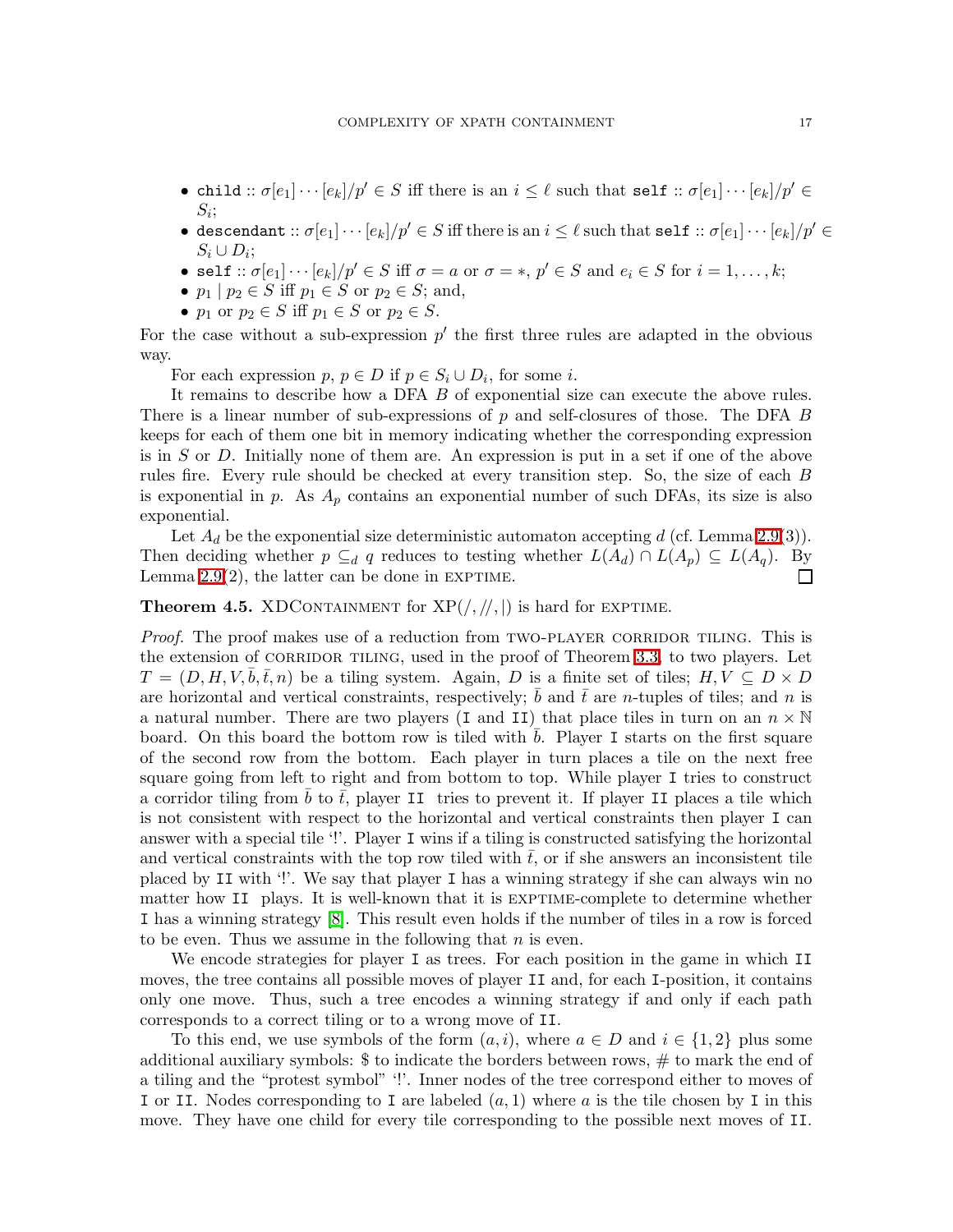Nodes corresponding to II are labeled  $(a, 2)$  and have only one child which is the unique answer move of I according to her strategy or one of  $\frac{1}{2}$ ,  $\frac{1}{2}$  or '!'. Nodes with label  $\frac{1}{2}$  have one child corresponding to a move of I. Nodes with label  $#$  or  $'$ ! are leaves. The root of the tree is labeled S and represents an empty (dummy) move which has to be answered by I. It has one child. On each path from the root, I-nodes and II-nodes alternate (when we ignore the intermediate \$ nodes).

Now we describe the reduction in more detail. Let  $D = \{d_1, \ldots, d_m\}$ . We use the following DTD  $f$  which defines all possible strategy trees for player I:

$$
S \rightarrow (d_1, 1) + \cdots + (d_m, 1)
$$
  
\n
$$
\$ \rightarrow (d_1, 1) + \cdots + (d_m, 1)
$$
  
\nand for every  $d \in D$ , we have the rules  
\n
$$
(d, 1) \rightarrow (d_1, 2) \cdots (d_m, 2)
$$
  
\n
$$
(d, 2) \rightarrow (d_1, 1) + \cdots + (d_m, 1) + \# + \$ +!
$$
  
\n
$$
\vdots \rightarrow \varepsilon
$$
  
\n
$$
\# \rightarrow \varepsilon
$$

Note that  $#$  and '!' are the only terminal symbols. Thus, each path in the tree either ends with  $\#$  or '!'.

A derivation tree encodes a strategy tree (or game tree) for I. As the bottom and the top row are fixed we do not represent them in these trees, i.e., only intermediate rows are represented. We assume that the tiling consisting only of the top and bottom row is not valid. Therefore any strategy tree has to represent at least one row.

We have to check whether there is a tree encoding a valid strategy tree for I. We will construct an expression  $q$  which selects a tree if and only if it does not encode a winning strategy for I. Thus,  $S \subseteq_f q$  if and only if player I has no winning strategy.

We define

$$
q := q_n \text{ tiles} | q_V | q_H | q_1,
$$

where the sub-expressions on the right hand side will be defined shortly. Intuitively,  $q_{n \text{ tiles}}$ expresses that some row has a wrong length (which can only be due to player I),  $q_V$  and  $q_H$  express that some vertical or horizontal constraint, respectively, is violated by I, and  $q_1$ expresses that I used the protest symbol wrongly. Each of these sub-expressions identifies an error in the strategy tree. Hence, if every tree matches one of these expressions, every tree contains an error and no tree can be a valid strategy tree.

Note that, although the expressions under consideration do not have the wild-card available, the disjunction of all alphabet symbols defined by the grammar is a kind of wildcard as the DTD assures that no other symbols occur in the tree. We denote the set of all pairs  $(\sigma, i)$ , where  $\sigma$  is a tile and  $i \in \{1, 2\}$  by  $\Sigma$ . Further, we denote by  $\Sigma_{\$}$  the set  $\Sigma \cup {\$\}$ .

Three types of errors can occur in a strategy tree: (1) the tree is of the wrong shape; (2) player I places an inconsistent tile, or (3) player I uses the symbol '!' although II placed a correct tile.

A row does not contain exactly n tiles.:

$$
q_{n \text{ tiles}} := \frac{1}{p} \int_{0}^{n+1} \left| \bigcup_{i=0}^{n-1} (\$\,|\,S)/D^i/(\$\,|\#).
$$

Recall that we use D as a shortcut for  $d_1 \mid \cdots \mid d_m$ .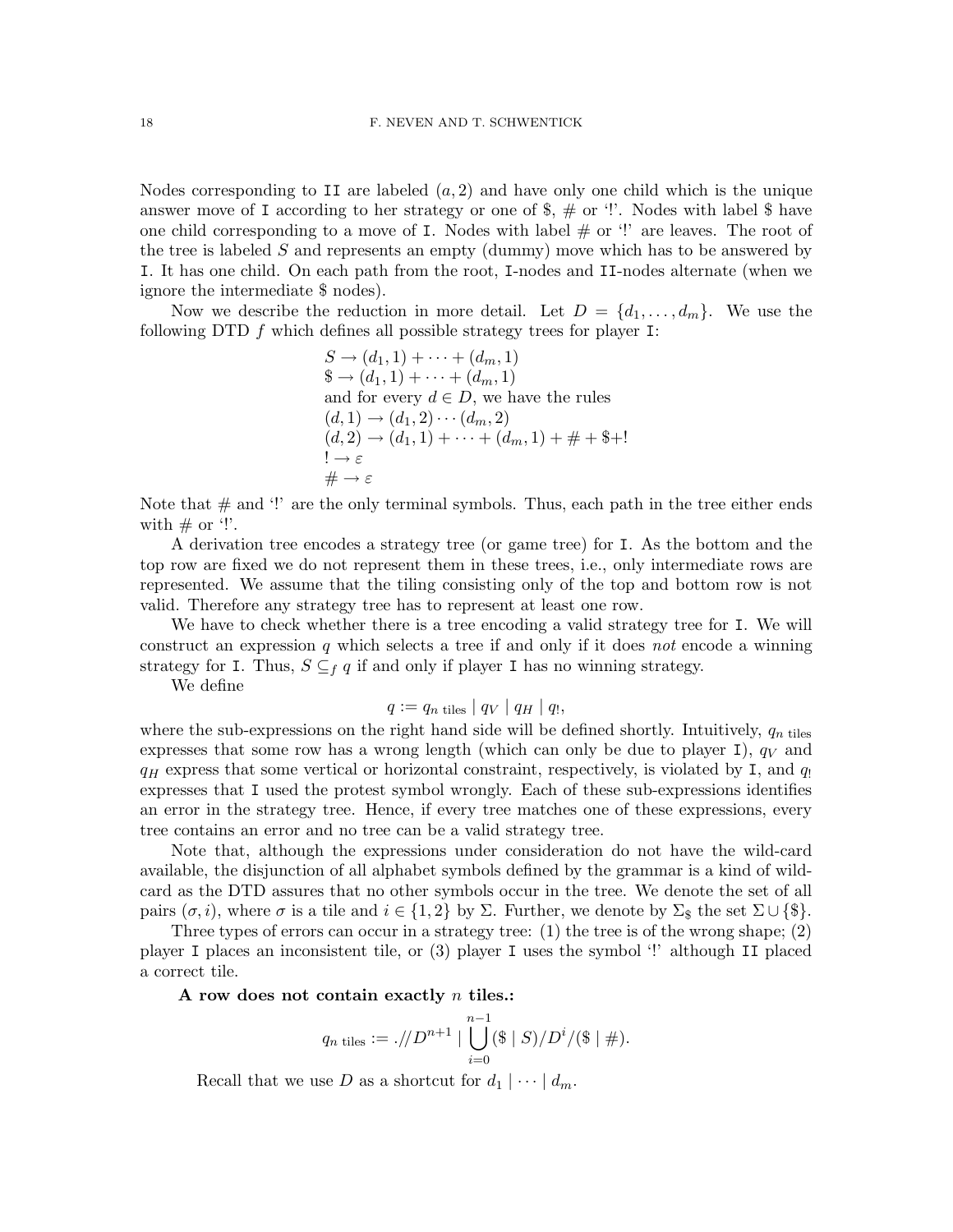# Vertical Constraints are violated.:

$$
q_V := q_{\overline{b}} \mid q_{\overline{t}} \mid \bigcup_{(d',d)\not\in V} \frac{1}{(d',1)} \sum_{\S}^n \frac{1}{(d,1)},
$$

where

$$
q_{\bar{b}} := \bigcup_{i=1}^{n} \bigcup_{(b_i,d)\notin V} S/\Sigma^{i-1}/(d,1)
$$

checks the vertical constraints w.r.t.  $\bar{b}$ , and

$$
q_{\bar{t}} := \bigcup_{i=1}^{n} \bigcup_{(d,t_i)\notin V} \frac{1}{d} \cdot \frac{1}{d} \cdot \frac{1}{\sum_{i=1}^{n-1} t_i + 1},
$$

checks the vertical constraints w.r.t.  $\bar{t}$ . Horizontal Constraints are violated.:

$$
q_H := \bigcup_{(d',d)\notin H} \frac{1}{(d',d)\in H} \cdot \frac{1}{d'} \cdot \frac{d'}{d'} \cdot \frac{1}{d}.
$$

Wrong use of '!'.:

$$
q_! := (\bigcup_{\substack{(d_1,d) \in V \\ (d_2,d) \in H}} \mathcal{N}(d_1,2) / \Sigma^n_{\$} / (d_2,1) / (d,2) / !) \ \cup \ (\bigcup_{i=2}^n \bigcup_{\substack{(b_i,d) \in V \\ (d',d) \in H}} S / \Sigma^{i-2} / (d',1) / (d,2) / !)
$$

This expression takes care of the case that player I uses the protest symbol '!' although the last tile placed by player II was consistent with the vertical and horizontal constraints. The second disjunct in this expression takes care of the first row of the game (i.e., the second row in the tiling). П

By similar techniques, making use of the techniques of Lemma 3 in [\[27\]](#page-29-0), it can be shown that XDCONTAINMENT for  $XP(\frac{1}{2}, \frac{1}{2})$  is hard for EXPTIME.

<span id="page-18-0"></span>The outermost union can be handled as in Lemma 3 of [\[27\]](#page-29-0). Of course, the DTD has to be adapted accordingly.

# 5. Containment in the presence of variables

In this section, we study Boolean containment of XPath expressions which allow the comparison of attribute values. More precisely, in this section we consider XPath expression generated by the following grammar.

```
\nlpath ::= lstep | lpath // lpath | lpath'|' lpath\n    lstep ::= axis':': \n    nodes':': \n    nodes':': \n    nodes':': \n    } self | child | descendant\n    expr ::= fexpr | vexpr | expr' or' expr\n    fexpr ::= lpath\n    vexpr ::= variable = attribute | variable 
$$
\neq
$$
 attribute\n
```

A variable x is denoted as  $x$ , an attribute a as  $@a$ . In this section, fragments without filter expressions still allow sub-expressions of the type vexpr. Furthermore, fragments without filter but with disjunction allow disjunctions of sub-expressions of type vexpr (cf. Theorem  $5.3(c)$ ).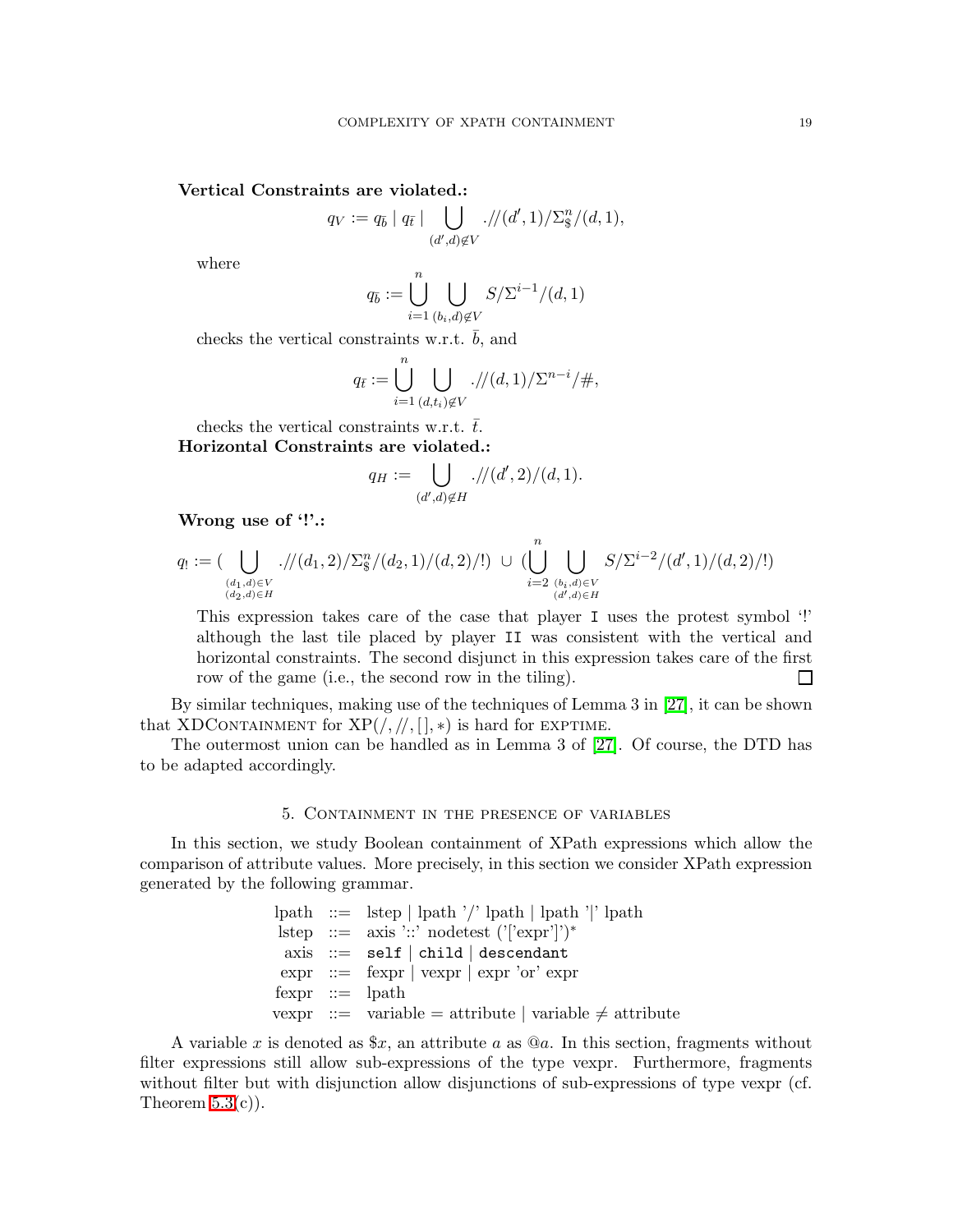We consider two different semantics. The original XPath semantics and the existential semantics, introduced in [\[14\]](#page-28-7).

In the **XPath semantics**, variable bindings are defined in an outer context. In particular, the value of an expression is defined with respect to a variable assignment  $\rho: X \to \mathbf{D}$ where X is the set of all variables. We denote the truth value of a filter expression  $e$  relative to a variable assignment  $\rho$  and a vertex v by  $E_t^{\rho}$  $_t^{\rho}(v, e)$  and the semantics of an XPath expression p by  $[p]_t^{\rho}$ .

Formally, we extend Definition [2.4](#page-5-1) as follows. Given a tree  $t$ , a node  $v$ , an attribute  $a$ and an assignment  $\rho$ ,  $E_t^{\rho}$  $t_t^{\rho}(v, \$x = @a)$  is true if  $\rho(x) = \lambda_t^a(v)$ . Likewise,  $E_t^{\rho}$  $t^{\rho}_t(v, \$x \neq \textcircled{a}a)$  is true if  $\rho(x) \neq \lambda_t^a(v)$ . The semantics of  $[\![p]\!]_t^{\rho}$  is then defined accordingly and we write  $t \models^{\rho} p$ if there is a vertex v of t such that  $(\varepsilon, v) \in [p]_t^{\rho}$ .

Deutsch and Tannen [\[14\]](#page-28-7) consider a different semantics which does not assume an external variable binding but rather allows a choice of values for the variables that makes the expression match. More formally,  $t \models p$  under existential semantics, if there is a variable assignment  $\rho$  and a vertex v of t such that  $t \models^{\rho} p$ . We will write this as  $t \models_{\exists} p$ .

We denote the allowance of variables under XPath semantics by xvars and under the existential semantics by evars; the presence of inequalities with variables is denoted by  $\neq$ . For instance,  $XP(\frac{\pi}{3},\frac{\pi}{5})$  denotes the XPath fragment with  $\pi$  and  $\pi$ , together with variable equality and inequality under the XPath semantics.

We define Boolean containment of XP-expressions with attribute values correspondingly. More precisely, under the XPath semantics,  $p \subseteq q$  holds, if for every tree t and every variable assignment  $\rho$ ,  $t \models^{\rho} p$  implies  $t \models^{\rho} q$ . Under the existential semantics,  $p \subseteq q$  if for every tree t, if there is  $\rho$  such that  $t \models^{\rho} p$  then there is also a variable assignment  $\pi$  such that  $t \models^{\pi} q$ .

In the first subsection, we show that adding variables under XPath semantics to the basic XPath fragment with disjunction results in a XCONTAINMENT problem with PSPACE complexity.

In [\[14\]](#page-28-7), it is shown that XCONTAINMENT for  $XP(\frac{\pi}{2}, \frac{\pi}{2})$ , evars) is  $\Pi_2^P$ -complete [14] (Theorems 2.3 and 3.3). Further, they show that XCONTAINMENT for  $XP(\frac{1}{2}, \frac{1}{2})$ , evars) is conp-complete. We show in the second subsection that in the presence of inequalities these hardness results hold for even smaller fragments.

Adding variables with XPath semantics to the basic fragment with disjunction but without wild-card gives a  $\Pi_2^P$ -complete XCONTAINMENT problem. Surprisingly, adding wildcard to this fragment ends up in an undecidable XCONTAINMENT problem.

The results of this section are summarized in Table [3.](#page-3-0)

For a set X of variables an **equality type**  $e$  is an equivalence relation on X. Intuitively, e describes which variables have the same value.

<span id="page-19-0"></span>5.1. XPath semantics. We start with the pspace-upper bound.

**Theorem 5.1.** XCONTAINMENT for  $XP(\frac{\pi}{2}, \frac{\pi}{2})$ ,  $\therefore$  xvars,  $\neq$ ) is in PSPACE.

Proof. We basically show that the problem can be reduced to the case without variables. Let p and q be two expressions with variables  $\{x_1, \ldots, x_k\}$  and let  $\Sigma'$  be the set of element and attribute names which appear in  $p$  or  $q$  (and which we assume to be disjoint). Let  $\Sigma = \Sigma' \cup {\{\#\}}$ . Clearly,  $p \subseteq q$  holds in general if and only if it holds for trees with element names from Σ. For each equality type e of the variables  $x_1, \ldots, x_k$ , we construct two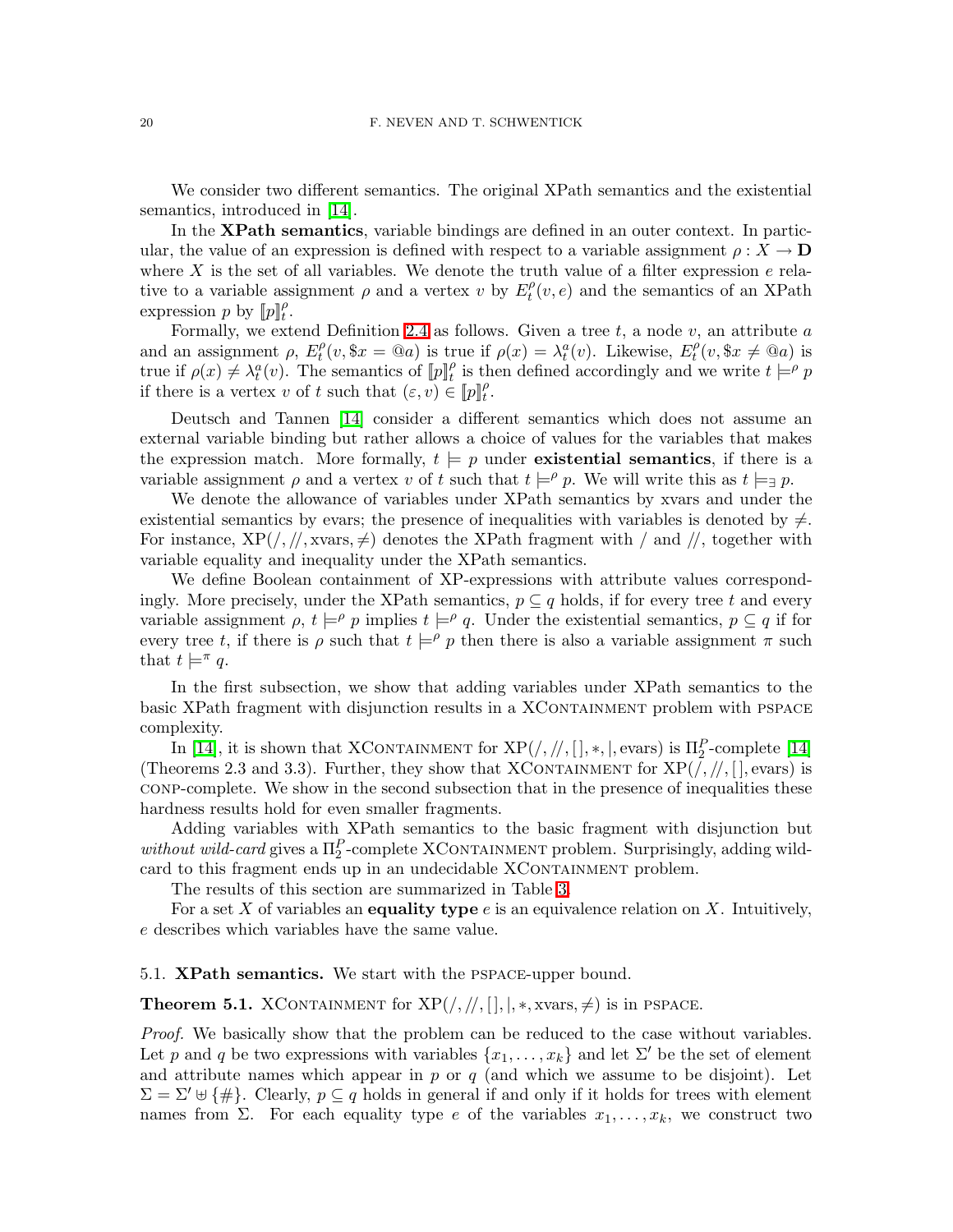expressions  $p_e$  and  $q_e$  in  $XP(\cdot, \frac{1}{1}, \frac{1}{1}, \ast)$ . By construction it then follows that  $p \subseteq q$  if and only if, for every equality type  $e, p_e \subseteq q_e$ . As we can cycle through all equality types e and construct each  $p_e$  and  $q_e$  in PSPACE, and each single test will be doable in PSPACE, the complexity of the overall algorithm is pspace.

Let us first consider the equality type  $e$  where all variables are pairwise different. With every tree t and every variable assignment  $\rho$  of type e, we associate a tree  $t_{\rho}$  over the alphabet  $\Gamma = \Sigma \cup \{x_1, \ldots, x_k, \text{none}\}$  as follows. We add, for each attribute a of a node v, a new child of v labeled by a which itself has a child which is labeled by one of  $x_1, \ldots, x_k$  or with none depending on  $@a$ . More precisely, if  $@a$  equals some  $\rho(x_i)$  then the grandchild of v is labeled by  $x_i$  otherwise by none.

Correspondingly, we construct  $p_e$  by replacing in p each subexpression  $x_i = Q_a$  by ./a/ $x_i$  and each  $x_i \neq 0$ a by ./a/( $x_1 | \cdots | x_{i-1} | x_{i+1} | \cdots | x_k |$  none). We construct  $q_e$ from q in the same way. It is easy to see that, for each t, and each variable assignment  $\rho$  of type  $e, t \models^{\rho} p$  if and only if  $t_{\rho} \models p_e$ .

Thus, it remains to test whether, for all trees of the form  $t_{\rho}$ ,  $t_{\rho} \models p_e$  implies  $t_{\rho} \models q_e$ . This can be done along the lines of the proof of Theorem [3.5.](#page-11-0) In particular, it is sufficient to consider only  $f(p_e)$ -bounded trees.

This completes the description of the algorithm for equality type e. If, for some other equality type, two variables get the same value then we can replace one of them by the other in p and in q. Hence, we get possibly fewer variables which are again pairwise different.  $\Box$ 

<span id="page-20-0"></span>We show that the PSPACE upper bound is tight in the general case and exhibit some lower bounds for restrictions of the formalism.

**Theorem 5.2.** (a) XCONTAINMENT for  $XP($ ,  $|$ , xvars,  $\neq$ ) is conp-hard.

- (b) XCONTAINMENT for  $XP(\frac{\pi}{3}, \frac{\pi}{3})$  is conp-hard.
- (c) XCONTAINMENT for  $XP(\frac{1}{2}, \frac{1}{2}, \frac{1}{2}, \frac{1}{2})$  is PSPACE-hard.

Proof. The proofs of (a) and (b) are by reduction from the set of unsatisfiable 3SATformulas. To this end let  $\varphi = \varphi_1 \wedge \cdots \wedge \varphi_k$  be a 3CNF formula where each  $\varphi_i$  is a disjunction  $l_{i1} \vee l_{i2} \vee l_{i3}$  of 3 literals. Let  $x_1, \ldots, x_m$  be the variables occurring in  $\varphi$ . In both cases, intuitively we construct from  $\varphi$  an expression p that, describes all (tree representations of) possible truth assignments to the literals of  $\varphi$ . The expression q selects a truth assignment if it leaves at least one clause unsatisfied. Thus,  $\varphi$  is unsatisfiable iff  $p \subseteq q$ .

More precisely, both reductions map  $\varphi$  to expressions with variables y and  $y_1, \ldots, y_m$ . The value  $\rho(y)$  represents true, the other variables represent a truth assignment to  $x_1, \ldots, x_m$ in the obvious way:  $x_i$  is true iff  $\rho(y_i) = \rho(y)$ .

In the trees we are interested in, the root a-attribute carries the data value corresponding to true and each literal  $l_{ij}$  is represented by one node  $v_{ij}$  with an attribute a and label b. Expression  $p$  tests that the attribute values of these nodes are consistent with the truth assignment induced by the  $y_i$ : this is checked by variable expressions  $v(l_{ij})$  which are  $\mathcal{E}y_l = \mathcal{Q}a$  if  $l_{ij} = x_l$  and  $\mathcal{E}y_l \neq \mathcal{Q}a$  if  $l_{ij} = \neg x_l$ .

(a) In case of  $XP(\ell), |, xvars, \neq)$ , the trees selected by p have one path of length 3, for each clause. To this end, let, for each  $i, p_i$  be the sub-expression

$$
p_i = b[v(l_{i1})]/b[v(l_{i2})]/b[v(l_{i3})],
$$

and let p be

$$
p = b[\$y = @a][p_1] \cdots [p_k].
$$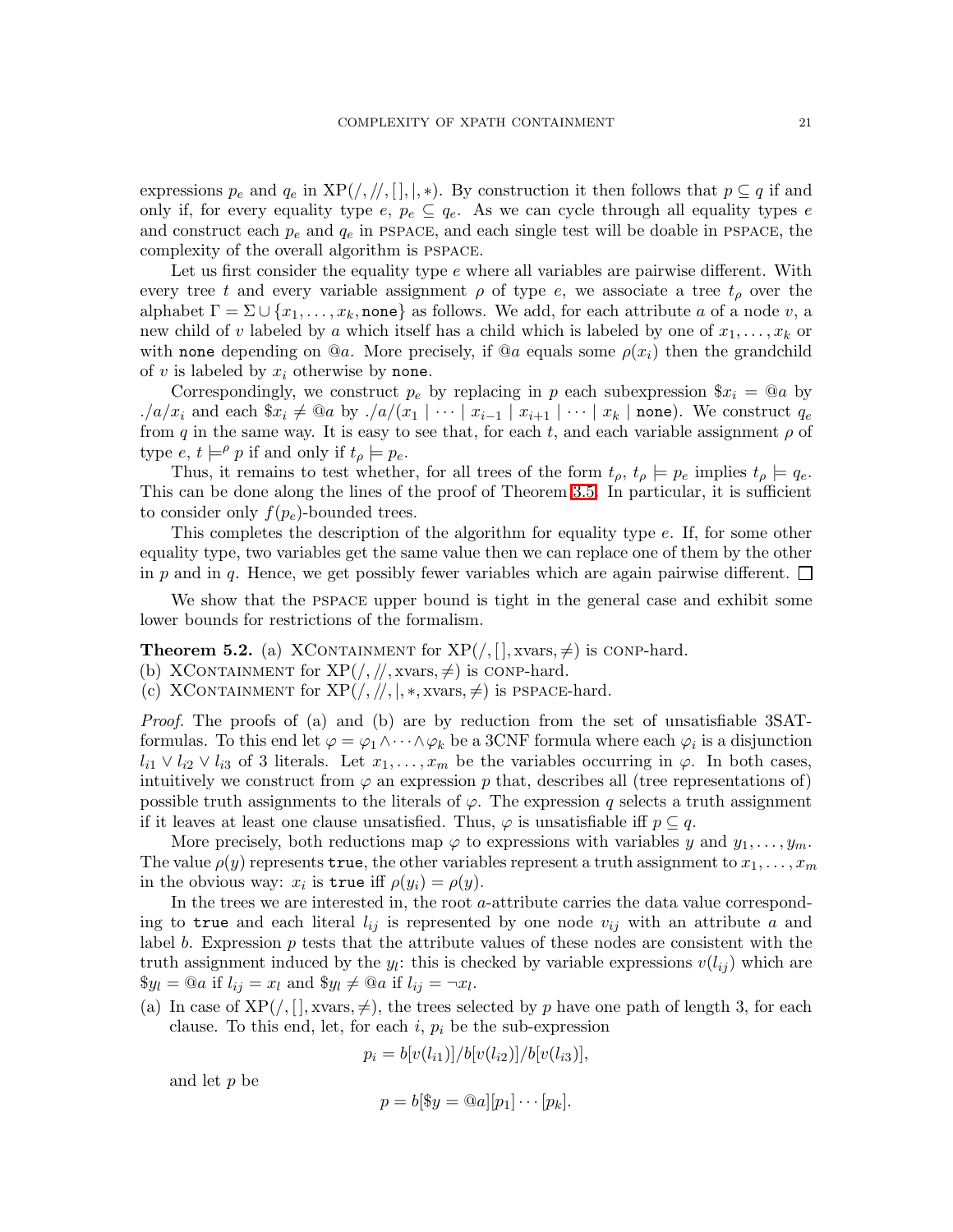Thus,  $t \models^{\rho} p$  guarantees that t has, for each clause  $\varphi_i$ , a path in which the j-th node  $(j = 1, 2, 3)$  has an attribute value consistent with the truth value of  $l_{ij}$ , as induced by  $\rho$ .

Thus, formula  $\varphi$  is unsatisfiable, if every tree which "passed" p has a path of length 3 in which all induced truth values are false. To this end, we define

$$
q = b[\$y = @a]/b[\$y \neq @a]/b[\$y \neq @a]/b[\$y \neq @a].
$$

(b) Recall that in  $XP(\cdot, \frac{\pi}{3})$  sub-expressions of the forms  $[\$y = \textcircled{a}a]$  and  $[\$y \neq \textcircled{a}a]$ are allowed. As  $XP(\frac{\pi}{3}, \frac{\pi}{2})$  can not refer to branches of a tree, in this case, the vertices  $v_{ij}$  have to be organized in a linear fashion. Basically, in the construction of (a), we replace the general  $\lceil \cdot \rceil$  subexpressions in p by using  $\ell$  in q. To this end, the trees matched by p need to have a path of length  $4k$  with label pattern  $(cbbb)^*$ . The *i*-th subpath labeled *cbbb* corresponds to  $\varphi_i$ .

Thus,

$$
p_i = c/b[v(l_{i1})]/b[v(l_{i2})]/b[v(l_{i3})]
$$
  
\n
$$
p = b[\$y = \textcircled{a}]/p_1/\cdots/p_k
$$
  
\n
$$
q = b[\$y = \textcircled{a}]/(c/b[\$y \neq \textcircled{a}]/b[\$y \neq \textcircled{a}]/b[\$y \neq \textcircled{a}]
$$

By a similar reasoning as in (a) it follows that  $\varphi$  is satisfiable if and only if  $p \not\subseteq q$ .

(c) We use basically the same construction as in Theorem [3.3.](#page-9-1) Let  $D = \{\sigma_1, \ldots, \sigma_k\}$  be the alphabet used in that construction and assume without loss of generality that  $k = 2^l$ , for some l. We use attributes  $a_1, \ldots, a_l$  and one variable x to encode the symbols of D. More precisely,  $a_1, \ldots, a_l$  and x represent  $\sigma_b$ , if, the *i*-th digit of *b* is 1 exactly if  $x = a_i$ . The remaining symbols  $\frac{1}{2}$  and  $\frac{1}{2}$  are still represented by labels. In the expressions p and q the element tests are replaced by the wild-card symbol together with the respective attribute comparisons.  $\Box$ 

5.2. Existential semantics. Now we turn to XCONTAINMENT in the context of existential semantics for variables. In some cases the complexity does not change as to compared with the XPath semantics, but in others it raises considerably, even leading to undecidability for  $XP(\frac{\pi}{\pi}, \frac{\pi}{\pi}, \frac{\pi}{\pi})$ , evars,  $\neq$ ).

<span id="page-21-0"></span>**Theorem 5.3.** (a) XCONTAINMENT for  $XP($ /, [], evars) is CONP-hard.

(b) XCONTAINMENT for  $XP(\, | \, |, \text{evars}, \neq)$  is  $\Pi_2^P$ -hard.

(c) XCONTAINMENT for  $XP(\cdot, |, \text{evars})$  is  $\Pi_2^P$ -hard.

Proof. The proofs for (a) and (b) are similar. Both are reductions from containment for Boolean Conjunctive Queries (BCQs). In (b) inequalities are allowed, in (a) not. As con-tainment of BCQs and BCQs with inequality is hard for CONP [\[6\]](#page-28-18) and  $\Pi_2^P$  [\[34\]](#page-29-15), respectively, (a) and (b) then follow.

We first describe how we represent a relational database  $D$  by a tree  $t_D$ . The root is labeled with S and for every relation R in D and every tuple  $(d_1, \ldots, d_n)$  in R it has a child labeled R with n attributes  $@1, \ldots, @n$ , where, for each i,  $@i$  has the value  $d_i$ .

A BCQ is a conjunction of relational atoms  $R(x_1, \ldots, x_k)$ , and, in case of (b), inequalities  $x \neq y$ . Note that atoms of the form  $x = y$  can be eliminated as each variable must occur in a relational atom. An atom  $R(x_1, \ldots, x_k)$  can be represented by the subexpression  $p_i = R[\$x_1 = \textcircled{a}1] \cdots [\$x_k = \textcircled{a}k].$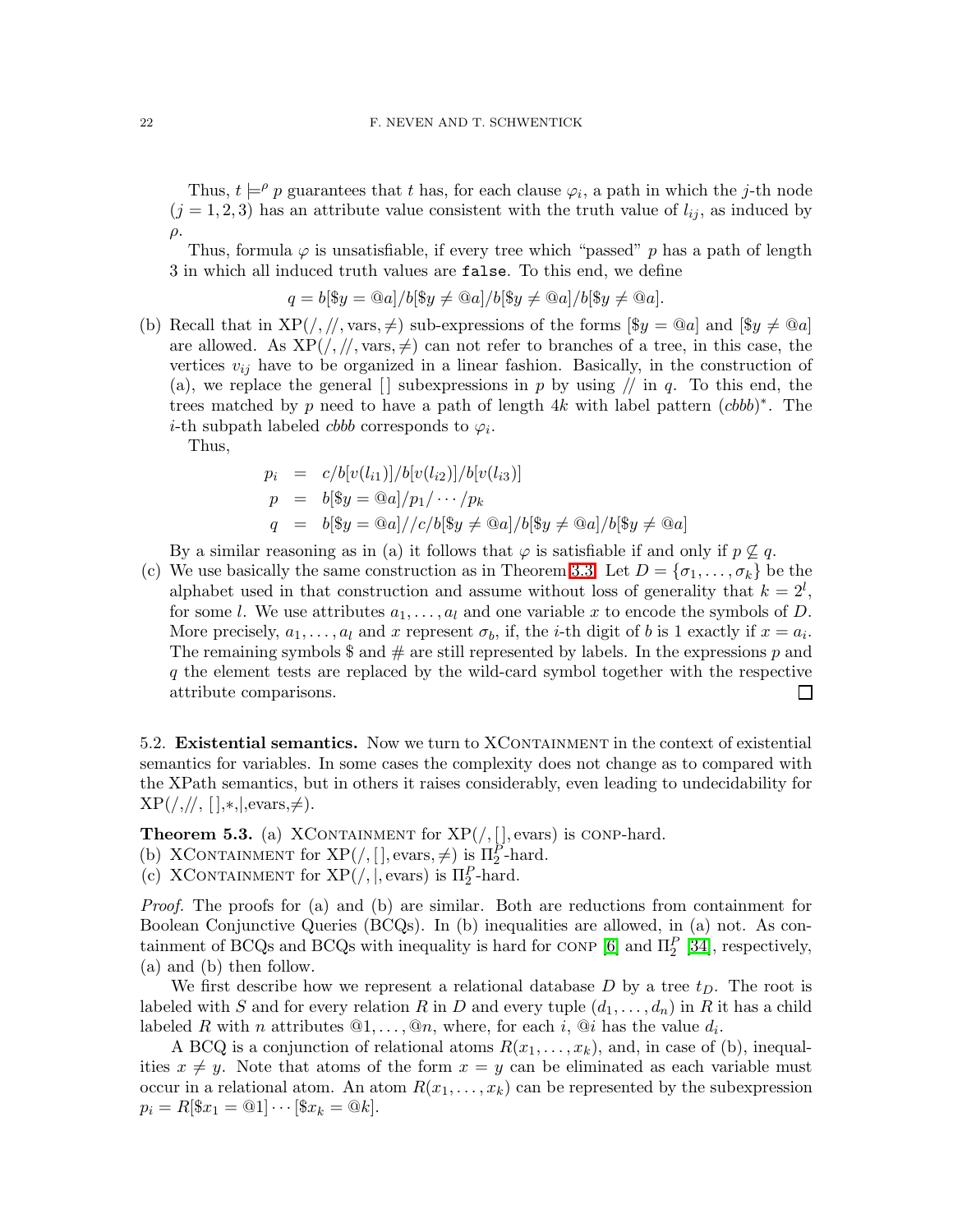We can not represent an inequality  $x \neq y$  by an expression  $[\$x \neq \$y]$ , as variables can only be compared with attributes. Nevertheless, as x must occur as the *i*-th entry in a relational atom, we add  $[y \neq \mathcal{Q}i]$  to the expression for L.

We illustrate the construction with an example. For instance, if Q is  $E(x, y)$ ,  $E(y, z)$ ,  $x \neq$ z then  $p_Q$  is

$$
S[E[\$x = \textcircled{a1}][\$y = \textcircled{a2}][\$z \neq \textcircled{a1}][E[\$y = \textcircled{a1}][\$z = \textcircled{a2}]].
$$

Clearly, for a database  $D, D \models Q$  if and only if  $t_D \models \exists p_O$ . On the other hand, from each t (even if it is not of the intended form) we can define, in a straightforward manner, using all correctly encoded tuples, a database  $D(t)$  such that  $D(t) \models Q$  if and only if  $t \models \exists p_Q$ .

Thus, for BCQs  $Q_1$  and  $Q_2$  it holds  $Q_1 \subseteq Q_2$  if and only if  $p_{Q_1} \subseteq p_{Q_2}$ , as required.

The proof of (c) is by a reduction from  $\forall \exists$ -3SAT [\[31\]](#page-29-16). Note that the fragment XP(/,|, evars) allows the use of disjunction of variable-attribute comparisons.

Let  $\varphi = \forall x_1 \cdots x_m \exists y_1 \cdots y_m \theta$ , where  $\theta = \theta_1 \wedge \cdots \wedge \theta_n$  is in 3-CNF with variables from  ${x_1, \ldots, x_m, y_1, \ldots, y_m}$ . Intuitively, the ∀∃-structure of a formula will be mimicked by a for all trees there is a variable assignment statement. Hence, the values for  $x_1, \ldots, x_m$  will be encoded in the trees, the values for  $y_1, \ldots, y_m$  will be given by the variable assignment.

Each tree satisfying p will have two root attributes  $\mathcal{Q}$  and  $\mathcal{Q}$  which represent the truth values true and false, respectively. Note that, as there are no inequalities available, there will be no guarantee that the values of T and F are different. We only make use of the node label b. With every path of length  $m$  which starts immediately below the root we associate a (partial) truth assignment as follows: if the c-attribute of the  $i$ -th node equals the value of the attribute T, we set  $\rho(x_i) = T$ , if it is F then  $\rho(x_i) = F$ .

The expression  $p$  is designed to guarantee the existence of such a path. To this end, p is  $b[$z_1 = \mathbb{Q}T][$z_0 = \mathbb{Q}F]/p_1/\cdots/p_m$ , where, for each i,  $p_i = b[$z_1 = \mathbb{Q}c$ or $z_0 = \mathbb{Q}c]$ . Intuitively, the variables  $z_0$  and  $z_1$  are used to transport the values true and false in the tree.

So far, each tree t with  $t \models_{\exists} p$  induces at least one truth assignment for  $x_1, \ldots, x_m$ . Expression  $q$  checks that

- $z_1$  and  $z_0$  take the values  $\mathcal{Q}$  and  $\mathcal{Q}$  at the root, respectively,
- each (XPath) variable  $x_i$  has a truth value corresponding to the value of the *i*-th node of some path of the tree,
- each (XPath) variable  $y_i$  is either  $@T$  or  $@F$ , and
- the induced truth assignment makes  $\theta$  true.

To this end,  $q = b[e_1] \cdots [e_n] [\$z_1 = \mathbb{O}[T][\$z_0 = \mathbb{O}[F][\$y_1 = \mathbb{O}[T] \text{ or } \$y_1 = \mathbb{O}[F] \cdots [\$y_m = \mathbb{O}[T][S] \text{ or } \$y_m = \mathbb{O}[F]$  $\mathcal{Q}T$  or  $\mathcal{Y}_{m} = \mathcal{Q}F]/b[\mathcal{X}_{1} = \mathcal{Q}c]/\cdots/b[\mathcal{X}_{m} = \mathcal{Q}c]$ , where each  $e_i$  is a variable expression corresponding to  $\theta_i$ . As an example, if  $\theta_1$  is  $x_2 \vee y_3 \vee \neg x_1$  then  $e_1$  is  $[\$x_2 = \mathbb{Q}T$$  or  $\$y_3 =$  $\mathcal{Q}T$  or  $\pounds x_1 = \mathcal{Q}F$ .

Now it is easy to see that  $\varphi$  holds iff  $p \subseteq q$  with respect to the existential semantics. Note in particular that trees for which  $\mathcal{Q}T = \mathcal{Q}F$  at the root fulfill q whenever they fulfill p.  $\mathsf{L}$ 

<span id="page-22-0"></span>**Theorem 5.4.** XCONTAINMENT for  $XP(/, / /, | \cdot |, |,$  evars,  $\neq)$  under existential semantics is in  $\Pi_2^P$ .

*Proof.* We show that for  $XP(\frac{1}{1}, \frac{1}{1}, \frac{1}{1}, \frac{1}{1})$ , evars,  $\neq$ )-expressions the following holds.

(a)  $p \nsubseteq q$  if and only if there is a tree t of size polynomial in  $|p| + |q|$  such that  $t \models_{\exists} p$  but  $t \not\models \exists q$ , and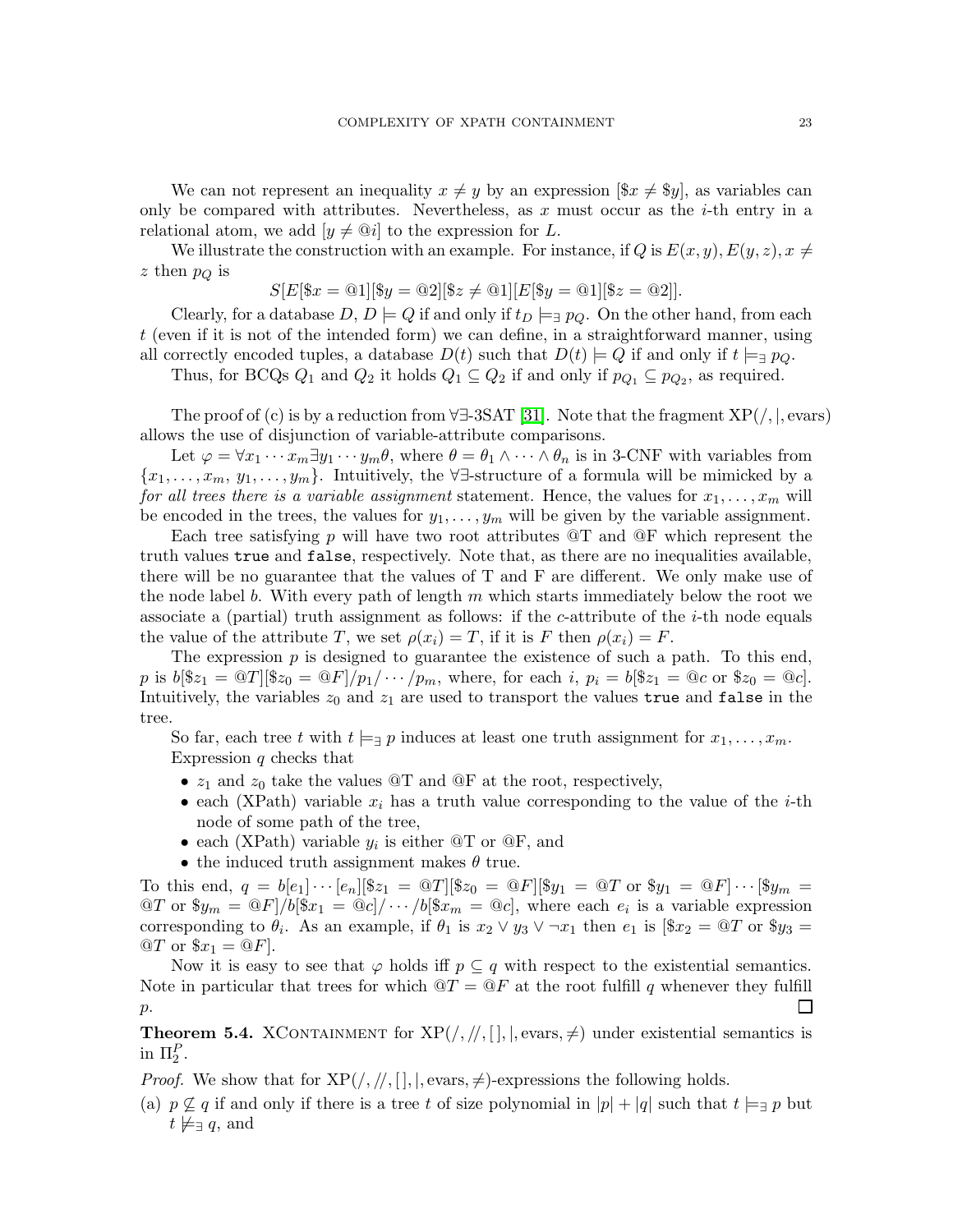(b)  $t \models_{\exists} p$  can be tested in NP.

Hence, the algorithm Guess a tree t of polynomial size and check that  $t \models p$  but  $t \not\models q$  is a  $\Sigma_2$ -algorithm for the complement of XCONTAINMENT.

To prove (a), let p and q be expressions and let  $p_1|\cdots|p_m$  and  $q_1|\cdots|q_n$  be the DNF of  $p$  and  $q$ , respectively. As the disjuncts do not contains disjunction themselves they can again be represented as tree patterns with additional constraints reflecting the equalities and inequalities between variables and attributes.

Clearly,  $p \not\subseteq q$  if and only if for some i,  $p_i \not\subseteq q$ . Hence, as i can be guessed, in proving (a) we can restrict to the case where  $p$  does not contain  $\vert$ .

We call a tree  $t$   $(p, q)$ -canonical if the following conditions hold.

- The tree structure of t is obtained from the tree pattern  $\tau(p)$  by replacing each  $/$ edge by a path of length two with two child edges and a new intermediate #-labeled node where  $\#$  is a label neither occurring in p nor q. Note that the number of vertices of t is at most twice the number of vertices of  $\tau(p)$ .
- The attribute values in t are from the set  $\{0, \ldots, mk\}$ , where m is the number of vertices in t and k is the number of attributes occurring in  $p$  or  $q$ .

Let  $S(p,q)$  denote the set of all  $(p,q)$ -canonical trees. Note that, as the data values are bounded by  $(|p| + |q|)m$  each of these trees can be encoded by a string of polynomial size.

We show next that, whenever  $p \not\subseteq q$  for an expression p from  $XP(\frac{1}{1}, \frac{1}{1})$ , evars,  $\neq$ ) and an expression q from  $XP(\frac{1}{2}, \frac{1}{2})$ ,  $|, |, evars, \neq \rangle$ , there is a tree  $t \in S(p, q)$  that matches p but not q.

Therefore let  $p \not\subseteq q$  be witnessed by a tree  $t'$  not necessarily from  $S(p, q)$ . Hence,  $t' \models_{\exists} p$ but  $t' \not\models \exists q$ . Let e be a homomorphism from  $\tau(p)$  to  $t'$ . Let  $a_1, \ldots, a_l, l \leq k$ , be the pairwise different attribute values of the vertices in  $e(\tau(p))$ .

We construct t as follows. Its structure is obtained from  $\tau(p)$  as above by replacing //-edges with new nodes labeled  $\#$ . We call a vertex v of t that is already in  $\tau(p)$  an original vertex and write  $p(v)$  for its corresponding vertex in  $\tau(p)$ . An original vertex v of t inherits its attribute values from  $e(p(v))$  as follows. If attribute b of  $e(p(v))$  has value  $a_i$  then v gets the attribute value i. The attributes of the other nodes get the value 0.

Let u and u' be (not necessarily distinct) original vertices in t and let b, b' be two attributes. Then the b-attribute of  $u$  is different from the b'-attribute of  $u'$  if and only if the b-attribute of  $e(p(u))$  is different from the b'-attribute of  $e(p(u'))$ .

Clearly,  $t \in S(p,q)$  and  $t \models p$  via the obvious homomorphism. It remains to show that  $t \not\models q$ . Assume otherwise. Hence, for some j,  $t \models q_j$ . Let e' be a homomorphism from  $\tau(q_j)$ to t. As q does not contain the symbol  $\#$  and there are no wild-cards, the image of  $\tau(q_i)$ under  $e'$  only contains original vertices of  $t$ . As these vertices have the same relationships within each other as their corresponding vertices in  $t'$  we can conclude that  $t'$  also matches  $q_i$ . This concludes the proof of (a).

To show (b), we remark that whether  $t \models \exists p$  for an expression p in  $XP(\frac{1}{1}, \frac{1}{1}, \frac{1}{1}, \frac{1}{1}, \dots, \frac{1}{n})$ can be tested as follows. First, a disjunct  $p_i$  of the disjunctive normal form of p is guessed. Next, a homomorphism from  $\tau(p_i)$  to t and a value assignment for the variables of  $p_i$  are guessed (with values  $\leq$  | $p_i$ |) and it is checked whether all conditions hold.  $\Box$ 

We note in passing that for variables with existential semantics even query evaluation is hard.

**Proposition 5.5.** (a) Evaluation of Boolean  $XP($ , evars)-expressions is NP-hard.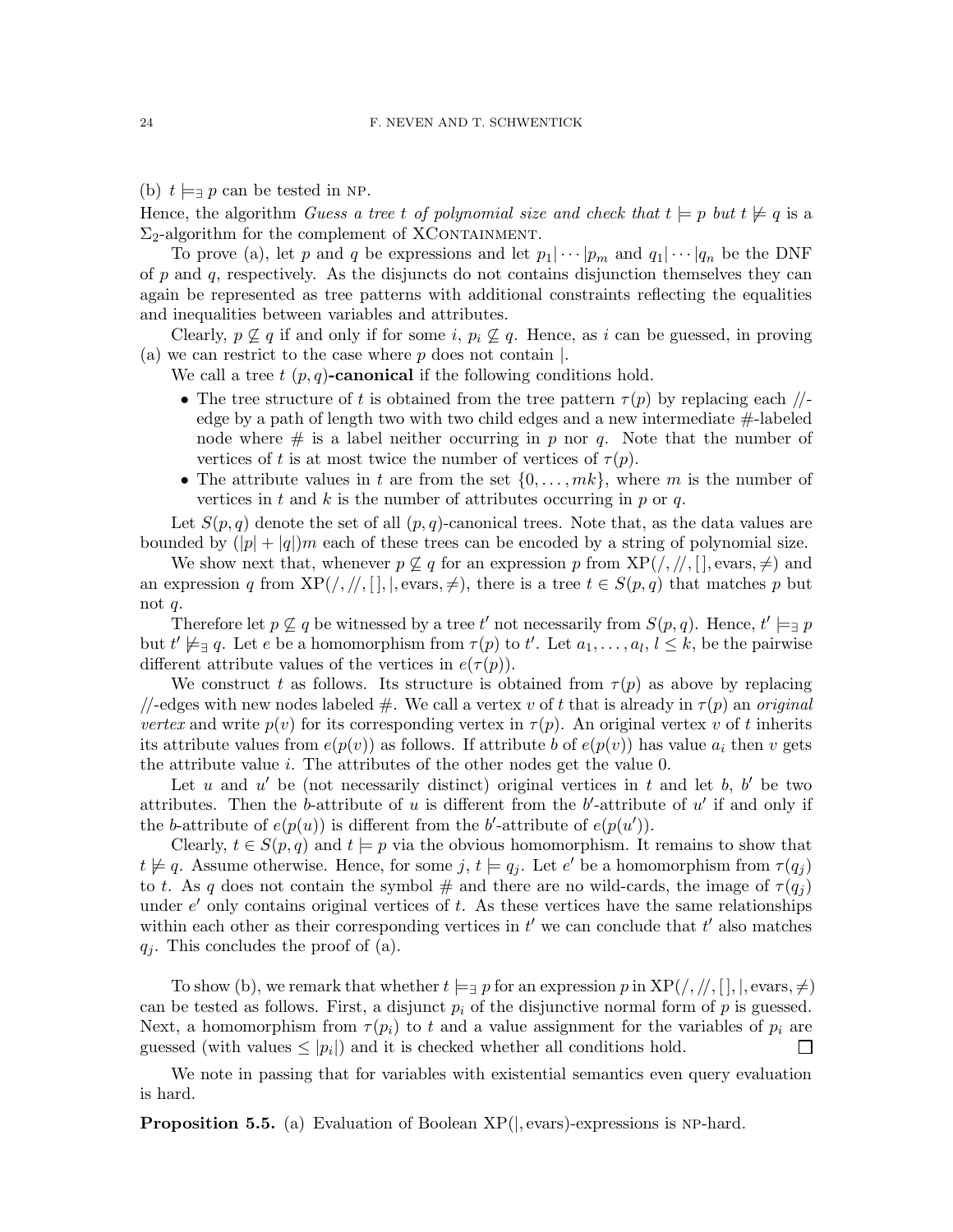- (b) Evaluation of Boolean  $XP(/, |, |, \text{evars})$ -expressions is NP-hard.
- *Proof.* (a) The proof is by reduction from 3SAT. Let  $\varphi = \bigwedge_{i=1}^{n} \varphi_i$  be a 3CNF formula with variables from  $\{x_1, \ldots, x_m\}$ . Let t be the tree consisting of a single vertex with attributes  $\mathcal{Q}T = 1$  and  $\mathcal{Q}F = 0$ . Let p be the expression  $[\$x_1 = \mathcal{Q}T$ or  $\$x_1 = \mathcal{Q}F] \cdots [\$x_m =$$  $\mathbb{Q}T$  or  $\pmb{\$x_m = \mathbb{Q}F]}p_{\varphi}$ , where  $p_{\varphi} = p_{\varphi_1} \cdots p_{\varphi_n}$  and each  $p_{\varphi_i}$  represents clause  $\varphi_i$ . E.g., if  $\varphi_i = (x_3 \vee \neg x_5 \vee x_1)$  then  $p_{\varphi_i}$  is  $[\$x_3 = \textcircled{1}T$ or $x_5 = \textcircled{1}F$ or $x_1 = \textcircled{1}T$$ . Clearly,  $\varphi$  is satisfiable iff  $t \models_{\exists} p$ .
- (b) This follows easily from the correspondence between XP and BCQ as explained in the proof of Theorem [5.3](#page-21-0) and the fact that BCQ-evaluation is hard for np. П

<span id="page-24-0"></span>The following theorem shows that in the setting of variables with existential semantics the wild-card has a strong impact.

**Theorem 5.6.** XCONTAINMENT for  $XP(\frac{1}{1}, \frac{1}{2}, \frac{1}{2})$  is undecidable.

Proof. We use a reduction from Post's Correspondence Problem (PCP) which is well-known to be undecidable [\[19\]](#page-28-19). An *instance* of PCP is a sequence of pairs  $(x_1, y_1), \ldots, (x_n, y_n)$ , where  $x_i, y_i \in \{a, b\}^*$  for  $i = 1, \ldots, n$ . This instance has a *solution* if there exist  $m \in \mathbb{N}$  and  $\alpha_1, \ldots, \alpha_m \in \{1, \ldots, n\}$  such that  $x_{\alpha_1} \cdots x_{\alpha_m} = y_{\alpha_1} \cdots y_{\alpha_m}$ . We construct a DTD d, and two XPath expressions  $p_1$  and  $p_2$  such that  $p_1 \subseteq_d p_2$  iff the PCP instance has a solution. At the end of the proof, we will explain how we can get rid of the DTD.

We consider unary XML-trees, that is, strings. They are roughly of the form  $u\$ r, where  $\$$  is a delimiter and  $u, v$  are strings representing a candidate solution  $(x_{\alpha_1}, \ldots, x_{\alpha_m}; y_{\beta_1}, \ldots, y_{\beta_m})$ for the PCP instance in a suitable way. To check whether such a candidate is indeed a solution, we roughly have to check whether

- (1) for each i,  $\alpha_i = \beta_i$ , that is, corresponding pairs are taken; and
- (2) both strings are the same, that is, corresponding positions in  $x_{\alpha_1} \cdots x_{\alpha_m}$  and  $y_{\alpha_1} \cdots y_{\alpha_m}$ carry the same symbol.

To check (1) and (2), we make use of a double indexing system based on the values of the attributes block and position of the nodes in u and v. We explain the intuition behind our reduction by means of a small concrete example.

The DTD will define *strings* of the form  $S u \# v \&$ . For instance, the candidate solution  $x_1x_2; y_1y_2$  where  $x_1 = ab, x_2 = b, y_1 = a$ , and  $y_2 = bb$  will be represented as a concatenation of  $X$ - and  $Y$ -blocks as follows:

|          | $S$ X |      | $1(x)$ $a(x,1,1)$ $b(x,1,2)$ X $2(x)$ |  |  | b(x, 2, 1)                | # |  |
|----------|-------|------|---------------------------------------|--|--|---------------------------|---|--|
| block    |       |      |                                       |  |  |                           |   |  |
| position |       |      |                                       |  |  |                           |   |  |
|          |       | 1(y) | $a(y, 1, 1)$ $Y$ $2(y)$               |  |  | $b(y, 2, 1)$ $b(y, 2, 2)$ | & |  |
| block    |       |      |                                       |  |  |                           |   |  |
| position |       |      |                                       |  |  |                           |   |  |

Here, the block and position rows indicate the values of the respective attributes. The symbols X and Y indicate the beginning of an x- and y-block, respectively. The symbol  $1(x)$  means that  $x_1$  is picked; and,  $a(x, 1, 1)$   $b(x, 1, 2)$  encode that  $x_1$  is the string ab. More precisely,  $\sigma(x, i, j)$  encodes that the j-th position in the string  $x_i$  is  $\sigma$ . We need this involved encoding as we will define a DTD that can only produce valid sequences of blocks. The attributes "block" and "position" make up the double index system as will become clear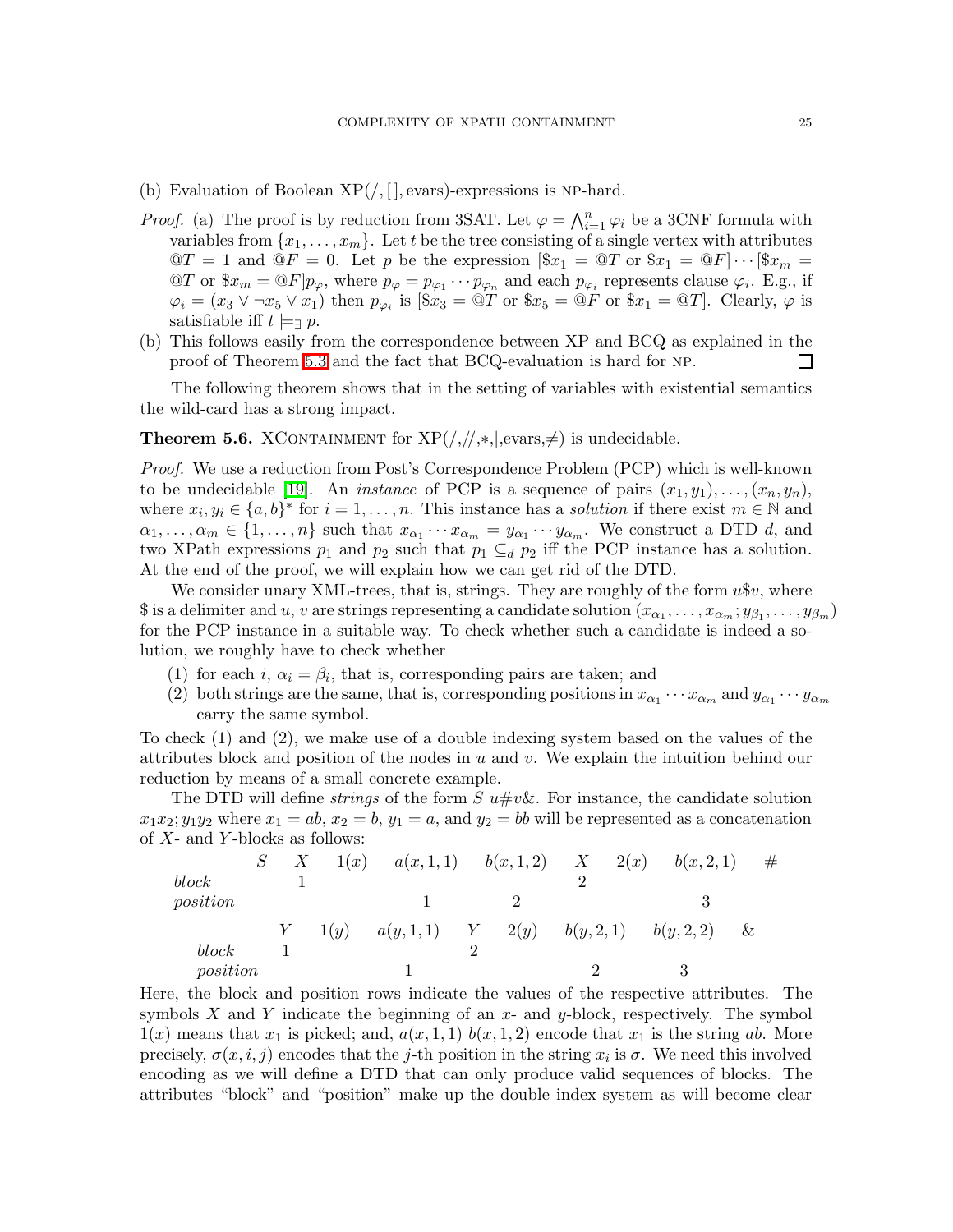further on. We refer to blocks corresponding to encodings of an  $x_i$  and  $y_i$  as X-blocks and Y-blocks, respectively. If a block corresponds to  $x_i$  or  $y_i$  we say that its number is i.

Let, for each  $i \leq n$ ,  $x_i$  be  $\sigma_1^i \cdots \sigma_{k_i}^i$  and  $y_i$  be  $\delta_1^i \cdots \delta_{\ell_i}^i$ . Then the DTD d consists of the productions

$$
S \rightarrow X
$$
  
\n
$$
X \rightarrow 1(x) | \dots | n(x)
$$
  
\n
$$
H \rightarrow Y
$$
  
\n
$$
Y \rightarrow 1(y) | \dots | n(y)
$$
  
\n
$$
\& \rightarrow \varepsilon
$$

and further sets  $P(x_i)$  and  $P(y_i)$  of productions, for each  $i \leq n$ . Here,  $P(x_i)$  consists of the productions  $i(x) \to \sigma_1^i(x, i, 1)$ , and for  $j := 1, \ldots, k_i - 1$ ,  $\sigma_j^i(x, i, j) \to \sigma_{j+1}^i(x, i, j+1)$ , and  $\sigma_{k_i}^i(x,i,k_i) \to X \mid \text{#. Analogously, } P(y_i)$  is the set of productions  $i(y) \to \delta_1^i(y,i,1)$ , and for  $j := 1, \ldots, \ell_i - 1, \ \delta^i_j(y, i, j) \to \delta^i_{j+1}(y, i, j+1)$ , and  $\delta^i_{\ell_i}(y, i, \ell_i) \to Y \mid \&\text{. The start symbol}$ is S. Every X and Y has an attribute block; every a and b has an attribute position.

Formally, a tree  $S\psi\psi\&\text{ is syntactically correct if }u\text{ and }v\text{ contain the same number}$ of blocks and it fulfills the following condition. For  $z \in \{u, v\}$ , let block(z) be the list consisting of the block attribute-values of the nodes in z and let position(z) be the list consisting of the position attribute-values of the nodes in  $z$ . Then it should be the case that block $(u)$  = block $(v)$  and position $(u)$  = position $(v)$ . A syntactically correct string  $Sukv\&$ represents a solution of the PCP instance, iff the block numbers of corresponding blocks are the same and the values  $(a \text{ or } b)$  of corresponding positions are the same.

Let p be the XP-expression S and let d be as above. We next construct  $q'$  in such a way that it selects the root of an XML-tree if and only if it is not syntactically correct or does not represent a solution. As p defines all inputs,  $p \subseteq_d q'$  if and only if the PCP instance has *no* solution.

In the following, if z is the string abab then we use z as a shorthand for  $a/b/a/b$ . Further, we denote the string generated by the grammar from  $x_i$  and  $y_i$  by  $\tilde{x}_i$  and  $\tilde{y}_i$ , respectively. That is, for  $x_1 = ab$ ,  $\tilde{x_1} = a(x, 1, 1)b(x, 1, 2)$ .

- (1) The block index is wrong.
	- (a) the block value of the first  $X$  in  $u$  differs from the block value of the first  $Y$  in  $v:$

$$
S/X[\$d = \textcircled{block}]/\#/Y[\$d \neq \textcircled{block}].
$$

(b) the block value of the last  $X$  in  $u$  differs from the block value of the last  $Y$  in v: for each  $i, j \in \{1, \ldots, n\}$  we have

$$
S//X[\$d = @block]/i(x)/\tilde{x}_i/\#//Y[\$d \neq @block]/j(y)/\tilde{y}_i\&
$$

 $(c)$  two X-block values are the same:

$$
S/\!/X[\$d=\text{@block}]/\!/X[\$d=\text{@block}]//\#
$$

(d) two Y -block values are the same;

$$
S/\neq/\!/Y[\$d=\textcircled{a}block]/\!/Y[\$d=\textcircled{a}block]
$$

(e) two successive X-block values are not successive in v: for all  $i, j \in \{1, \ldots, n\}$ we have

 $S/\langle X|\$d = \text{Qblock}\rangle/i(x)/\tilde{x}_i/X|\$e = \text{Qblock}\rangle/\langle$ 

$$
\#/\!/Y[\$d=\text{@block}]/j(y)/\tilde{y}_j/Y[\$e\neq\text{@block}].
$$

(2) The position index is wrong. This is done in an analogous fashion.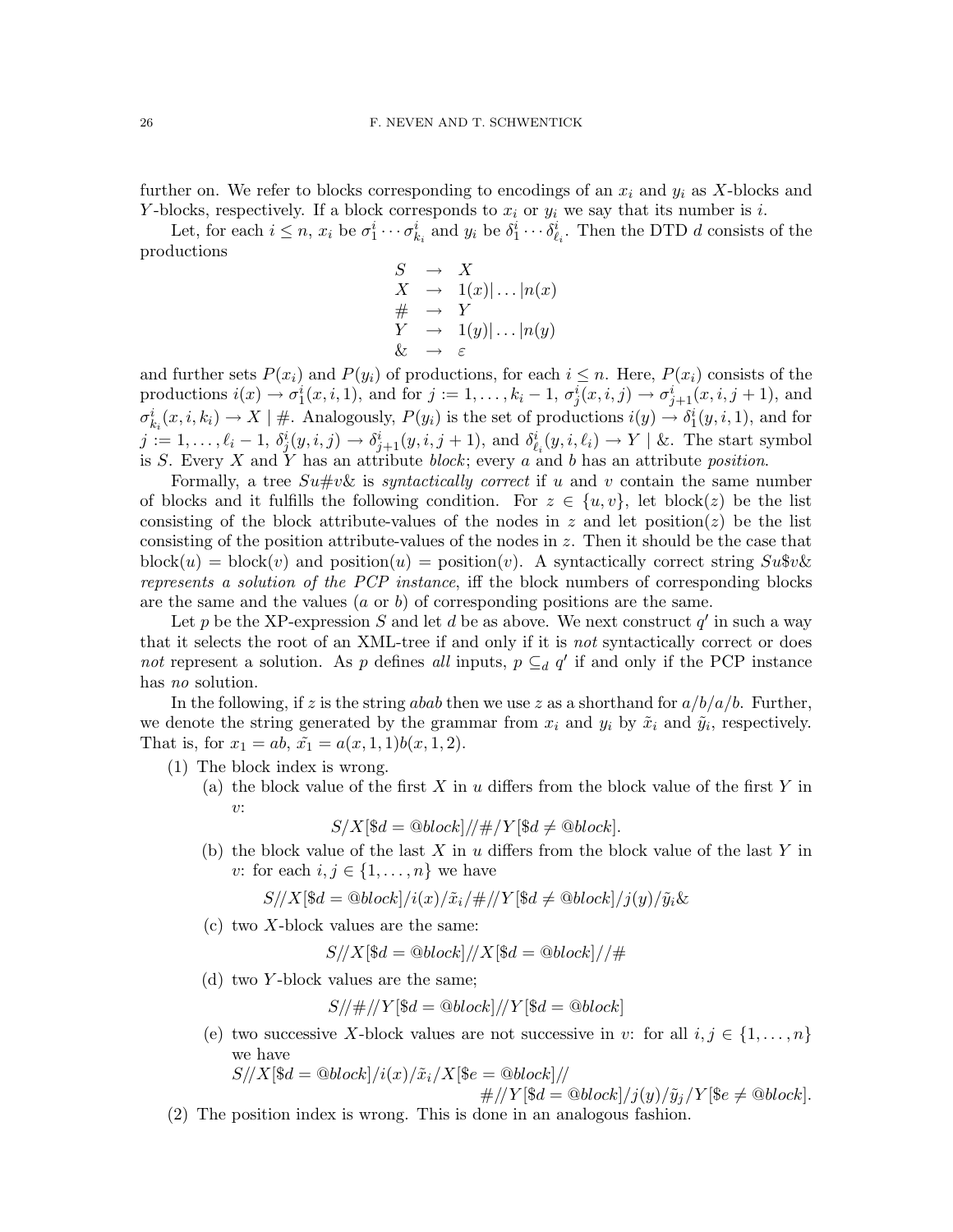(a) the first position in  $u$  differs from the first position in  $v$ :

 $S/X$  +  $\neq$  \$d = @position $]/Y$  +  $\neq$  \$d  $\neq$  @position]. (b) the last position in  $u$  differs from the last in  $v$ :

$$
S/\!/\ast [\$d = @position]/\#/\!/ \ast [\$d \neq @position]/\&
$$

 $(c)$  two X-position values are the same:

 $S/\sqrt{*}$   $\left[\frac{6}{3}d = \frac{\text{Q}}{\text{position}}\right] / \sqrt{*}$   $\left[\frac{6}{3}d = \frac{\text{Q}}{\text{position}}\right] / \sqrt{4}$ 

(d) two Y -position values are the same;

$$
S/\neq\neq |\$d = @position]/\neq [\$d = @position]
$$

- (e) two successive X-position values are not successive in  $v$ : we have to deal with several cases as the successive positions can occur in the same block or in successive blocks.
	- (i) the  $X$ -positions occur in the same block, the  $Y$ -positions occur in the same block: for all  $i, j \in \{1, ..., n\}, k \in \{1, ..., |x_i| - 1\}, \ell \in \{1, ..., |y_j| - \ell\}$ 1}:

$$
S//X/i(x) \mid *^{k-1} \mid * [\$d = @position] \mid * [\$e = @position]
$$
  
\n
$$
//Y/j(y) \mid *^{l-1} \mid * [\$d = @position] \mid * [\$e \neq @position]
$$

(ii) the X-positions occur in successive blocks, the Y -positions occur in the same block: for all  $i, j \in \{1, ..., n\}, \ell \in \{1, ..., |y_j| - 1\}$ :

$$
S/\!/X/i(x)/*^{|x_i|-1}/*[\$d = @position]/X/*,*[\$e = @position]
$$

$$
|Y/j(y)/| *^{l-1} / * [\$d = @position] / * [\$e \neq @position]
$$

(iii) the  $X$ -positions occur in the same block, the  $Y$ -positions occur in successive blocks: for all  $i, j \in \{1, ..., n\}, k \in \{1, ..., |x_i| - 1\}$ :

$$
S//X/i(x) \mid *^{k-1} \mid * [\$d = @position] \mid * [\$e = @position]
$$
  
\n
$$
//Y/j(y) \mid *^{|y_j|-1} \mid * [\$d = @position] \mid Y \mid * \mid *\$e \neq @position]
$$

(iv) the  $X$ -positions occur in successive blocks, the  $Y$ -positions occur in successive blocks: for all  $i, j \in \{1, ..., n\}$ :

$$
S/\langle X/i(x) \rangle *^{|x_i|-1} / * [\$d = \textcirc{position}]/X \rangle * \langle * [\$e = \textcirc{position}]
$$
  

$$
/\langle Y/j(y) \rangle / *^{|y_j|-1} / * [\$d = \textcirc{position}]/Y \rangle * \langle * [\$e \neq \textcirc{position}]
$$

- $(3)$  w does not represent a solution:
	- (a) The block number for some block in u is different from the corresponding block in v: for all  $i, j \in \{1, \ldots, n\}$  with  $i \neq j$ :

$$
S//X[\$d = \text{@block}]/i(x)//Y[\$d = \text{@block}]/j(y)
$$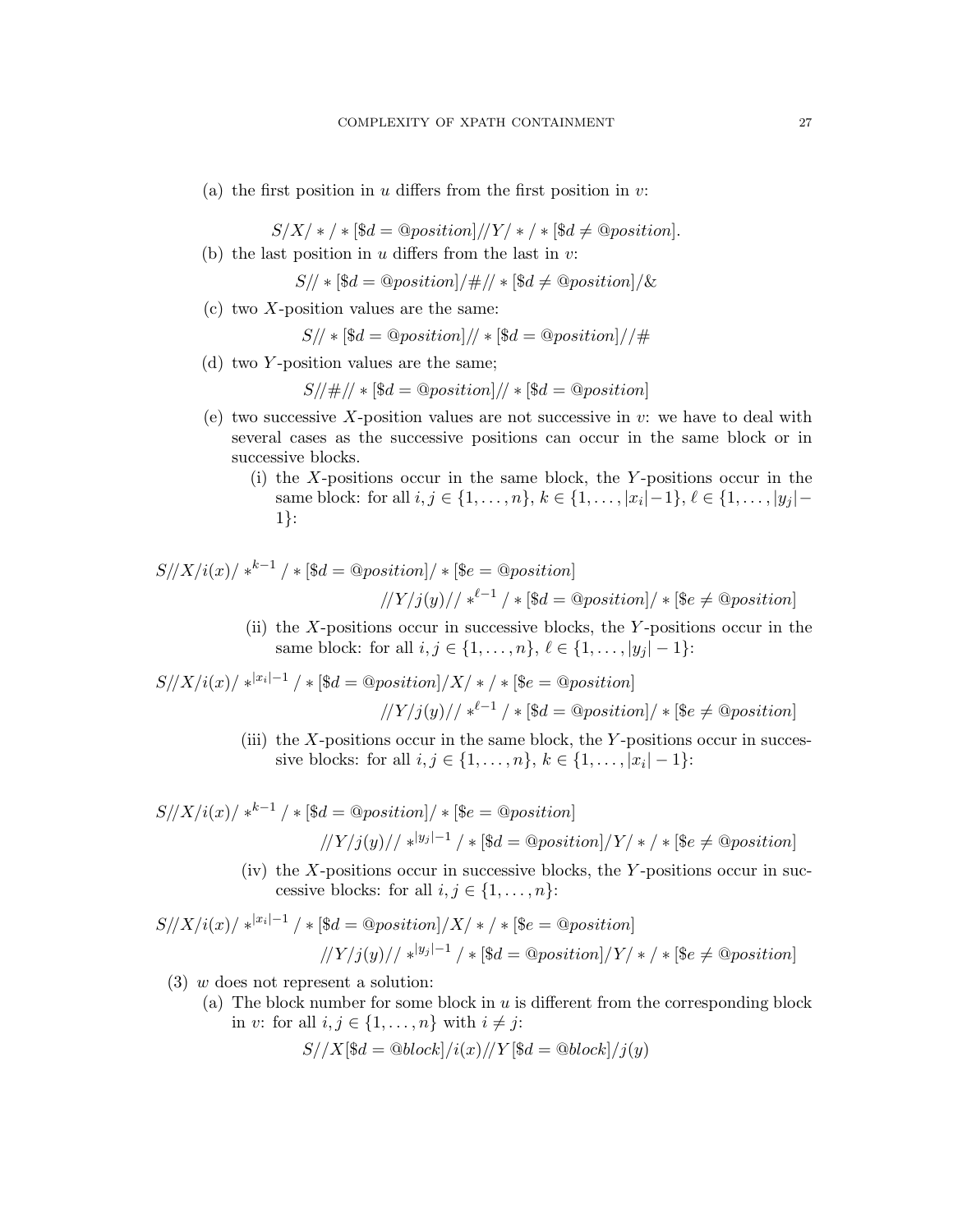(b) The symbol (a or b) in u is different from the corresponding symbol in v. Thereto, we have the following expressions: for all  $i, j \in \{1, \ldots, n\}, k \in$  $\{1, \ldots, |x_i|\}, \ell \in \{1, \ldots, |y_j|\}$ 

$$
S//a(x, i, k)[\$d = @position]/\#//b(y, j, \ell)[\$d = @position]
$$

and

$$
S//b(x,i,k)[\$d = @position]/\#//a(y,j,\ell)[\$d = @position]
$$

Clearly,  $w$  is not syntactically correct or does not represent a solution if and only if one of the above conditions holds.

To get rid of the DTD, we add disjuncts to  $q'$  that capture violations of the DTD. However, to this end we need to express that children of a node cannot have a certain label. As we can not express this kind of negation directly, we encode labels of nodes by equality types of attribute values. So, let  $L := \{\ell_1, \ldots, \ell_m\}$  be the set of all the labels we need. Every node now has m attributes  $a_1, \ldots, a_m$ . If for a node,  $j \geq 1$  is the largest number such that the value of  $a_1$  equals the value of  $a_j$  then the node is considered as labeled with  $\ell_j$ . One can match a node labeled with  $\ell_j$  by checking the corresponding equality type: for instance, by an expression of the form

$$
*[\$x_1 = @a_1][\$x_2 \neq @a_1] \cdots [\$x_{j-1} \neq @a_1][\$x_j = @a_1].
$$

Clearly, when using this approach we can express that a certain node is not labeled by a certain label. For every rule  $a \to b_1 \mid \cdots \mid b_k$  in the DTD we add the disjunct  $\sqrt{a/c}$  to q' where  $c \in L \setminus \{b_1, \ldots, b_k\}$ . When we write  $//a/c$ , we of course mean XPath expressions taking labels into account as specified in the manner above. Let  $q$  be obtained from  $q'$  by adding all the disjuncts from the DTD and replacing all references to labeling by references to encoding with attributes. Note that now we allow arbitrary trees as well.

It remains to argue that  $p \not\subseteq q$  iff the PCP instance has a solution. When there is a solution to the PCP then clearly the encoding of this string will match  $p$  but not  $q$ . Suppose that there is a tree that matches  $p$  but not  $q$ . This means that no error occurs on any path in the tree. Therefore, every path is an encoding of a solution to the PCP instance.  $\Box$ 

## 6. Discussion

<span id="page-27-0"></span>The article studied the complexity of the containment problem for a large class of XPath expressions. In particular, we considered disjunction, DTDs and variables. Unfortunately, the complexity of almost all decidable fragments lies between CONP and EXPTIME. On the other hand, the size of XPath expressions is rather small. As pointed out, Deutsch and Tannen, and Moerkotte already obtained undecidability results for XPath containment. We added modest negation  $(\neq)$  and variables with the existential semantics. In [\[30\]](#page-29-8) a corresponding result is shown in the presence of node-set equality. However, the reduction employs XPath expressions with absolute filter expressions which fall outside the scope of the present paper. It would be interesting to have a precise classification of which combination of features makes the problem undecidable.

Although the complexity has been settled for a lot of fragments of XPath with child and descendant axes, the picture is by no means complete. A particular case that remains open is the case of  $XP(DTD, /, / /, *)$ .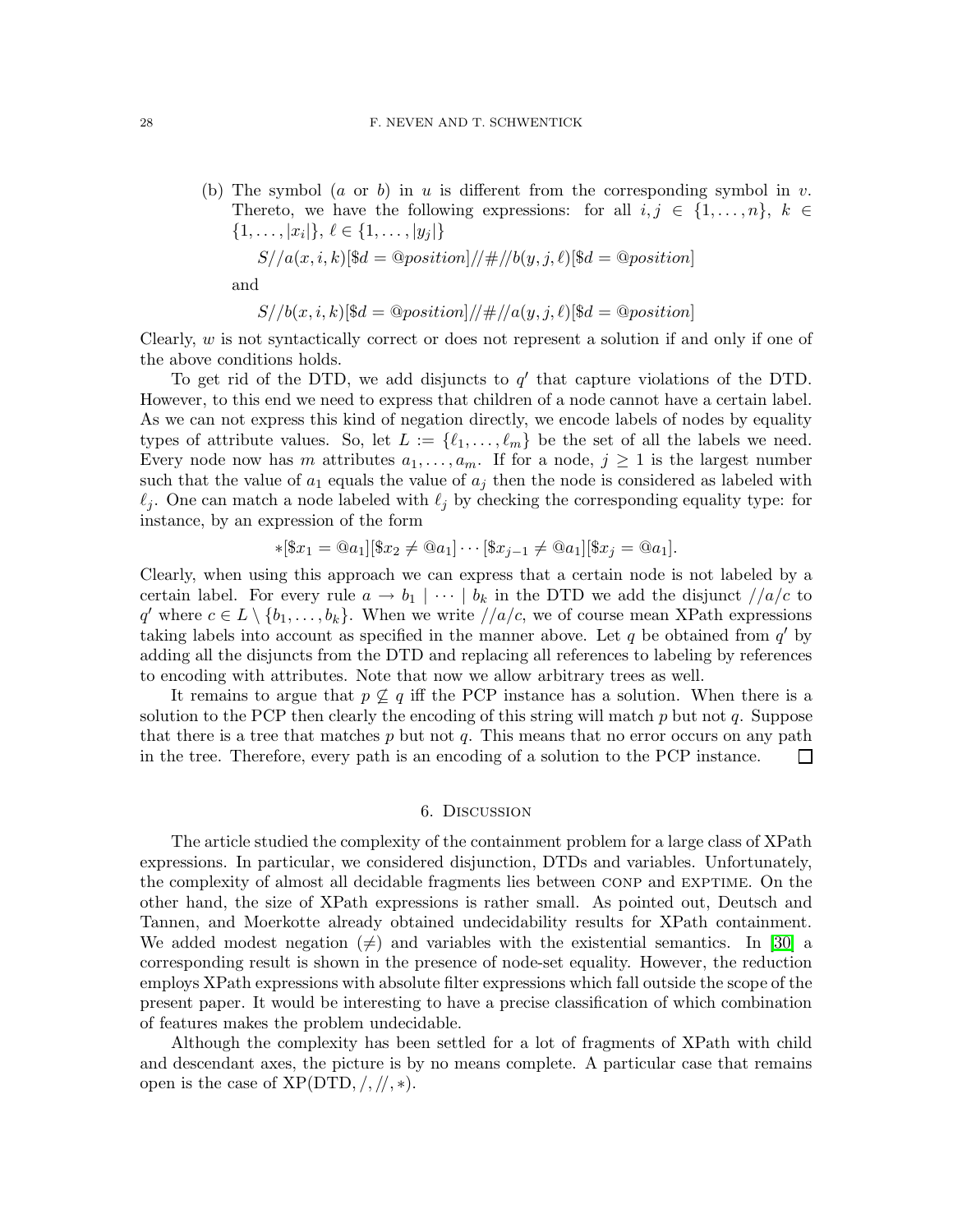Corresponding results in the presence of other axes remain to be investigated. Besides the general upper bound of Marx [\[24\]](#page-29-4) for navigational XPath with all axes, few precise results are known. Work on satisfiability of XPath with the sibling axis has been done by Fan and Geerts [\[15\]](#page-28-11).

#### **ACKNOWLEDGMENT**

We thank Stijn Vansummeren for comments on a previous version of this paper. We thank the anonymous referees of our ICDT 2003 paper and the referees of this article for many valuable suggestions.

#### **REFERENCES**

- <span id="page-28-10"></span>[1] M. Benedikt, W. Fan, and F. Geerts. XPath satisfiability in the presence of DTDs. In Proceedings 24th Symposium on Principles of Database Systems (PODS 2005), pages 25–36. ACM Press, 2005.
- <span id="page-28-8"></span>[2] M. Benedikt, W. Fan, and G. M. Kuper. Structural properties of XPath fragments. Theoretical Computer Science, 336(1):3–31, 2005.
- <span id="page-28-2"></span>[3] G. J. Bex, S. Maneth, and F. Neven. A formal model for an expressive fragment of XSLT. Information Systems, 27(1):21–39, 2002.
- <span id="page-28-14"></span>[4] A. Brüggemann-Klein, M. Murata, and D. Wood. Regular tree and regular hedge languages over unranked alphabets: Version 1, april 3, 2001. Technical Report HKUST-TCSC-2001-0, The Hongkong University of Science and Technology, 2001.
- <span id="page-28-1"></span>[5] D. Chamberlin, J. Clark, D. Florescu, J. Robie, J. Simeon, and M. Stefanascu. XQuery 1.0: An XML query language. <http://www.w3.org/TR/xquery/>, 2002.
- <span id="page-28-18"></span>[6] A. Chandra and P. Merlin. Optimal implementation of conjunctive queries in relational data bases. In Proceedings 9th ACM Symposium on Theory of Computing, pages 77–90. ACM, 1977.
- <span id="page-28-17"></span><span id="page-28-16"></span>[7] A. K. Chandra, D. Kozen, and L. J. Stockmeyer. Alternation. Journal of the ACM, 28(1):114–133, 1981.
- [8] B. S. Chlebus. Domino-tiling games. Journal of Computer and System Sciences, 32(3):374–392, 1986.
- [9] J. Clark. XML Path Language (XPath). <http://www.w3.org/TR/xpath>.
- <span id="page-28-4"></span><span id="page-28-3"></span><span id="page-28-0"></span>[10] James Clark. XSL transformations version 1.0. http://www.w3.org/TR/WD-xslt, august 1999.
- <span id="page-28-6"></span>[11] World Wide Web Consortium. XML schema. <http://www.w3.org/XML/Schema>.
- [12] S. DeRose, E. Maler, and R. Daniel. XML pointer language (XPointer) version 1.0. <http://www.w3.org/TR/xptr/>, 2001.
- <span id="page-28-5"></span>[13] S. DeRose, E. Maler, and D. Orchard. XML linking language (XLink) version 1.0. <http://www.w3.org/TR/xlink/>, 2001.
- <span id="page-28-7"></span>[14] A. Deutsch and V. Tannen. Containment and integrity constraints for XPath. In Maurizio Lenzerini, Daniele Nardi, Werner Nutt, and Dan Suciu, editors, Proceedings of the 8th International Workshop on Knowledge Representation meets Databases (KRDB 2001), number 45 in CEUR Workshop Proceedings, 2001.
- <span id="page-28-11"></span>[15] F. Geerts and W. Fan. Satisfiability of XPath queries with sibling axes. In G. M. Bierman and C. Koch, editors, Database Programming Languages, volume 3774 of Lecture Notes in Computer Science, pages 122–137. Springer, 2005.
- <span id="page-28-12"></span>[16] G. Gottlob and C. Koch. Monadic queries over tree-structured data. In Proceedings 17th IEEE Symposium on Logic in Computer Science (LICS 2002), pages 189–202, 2002.
- <span id="page-28-13"></span>[17] G. Gottlob, C. Koch, and R. Pichler. Efficient algorithms for processing XPath queries. In Proceedings of 28th Conference on Very Large Databases (VLDB), pages 95–106, 2002.
- <span id="page-28-9"></span>[18] J. Hidders. Satisfiability of XPath expressions. In G. Lausen and D. Suciu, editors, Database Programming Languages (DBPL 2003), volume 2921 of Lecture Notes in Computer Science, pages 21–36. Springer, 2004.
- <span id="page-28-19"></span>[19] J.E. Hopcroft and J.D. Ullman. Introduction to Automata Theory, Languages, and Computation. Addison-Wesley, 1979.
- <span id="page-28-15"></span>[20] H. Lewis and C. Papadimitriou. Elements of the theory of computation. Prentice-Hall, 2 edition, 1997.